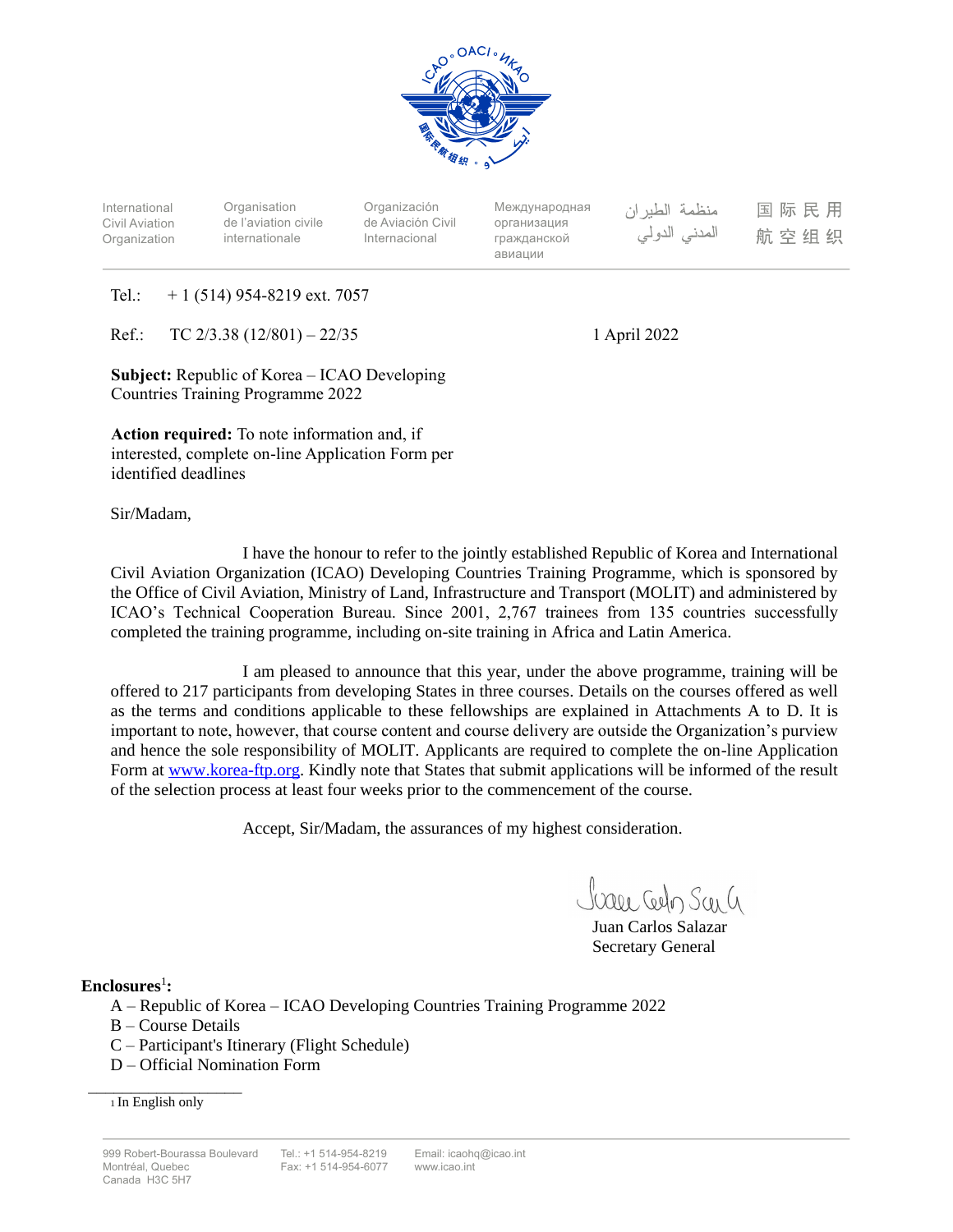#### **ATTACHMENT A to State Letter TC 2/3.38 (12/801) – 22/35**

#### **The 2022 Republic of Korea – ICAO Training Programme for Aviation Personnel**

#### **1. Overview**

The Republic of Korea (ROK) has launched the Training Programme to contribute to the evolution and safety of the world's aviation industry since 2001. In 2006, ROK and ICAO, recognizing the importance of assistance and cooperation in the aviation training, established the training programme which is sponsored by the Government of the ROK and administered by the ICAO Technical Cooperation Bureau, and conducted by the Civil Aviation Training Centre of Korea Airports Corporation (CATC) and Incheon Airport Aviation Academy (IAAA).

In accordance with this MOU, the ROK will invite 217 trainees from the ICAO member countries and deliver the courses as below in 2022.

| Code  | Courses                            | <b>Dates</b>     | Application  | Participants | Training             |
|-------|------------------------------------|------------------|--------------|--------------|----------------------|
|       |                                    |                  | deadlines    |              | institute            |
| $A-1$ | Aviation policy for                | 25 to 29 Apr     |              | 15           | <b>ROK</b>           |
|       | executives (for Asia-Pacific)      |                  | $8-Apr-22$   |              | (CATC)               |
| $A-2$ | Aviation policy for executives     | 23 to 27 May     | 15-Apr-22    | 15           | <b>ROK</b>           |
|       | (for Latin-America)                |                  |              |              | (IAAA)               |
| $A-3$ | Aviation policy for executives     | 29 Aug to 2 Sep  | $15$ -Jul-22 | 15           | <b>ROK</b>           |
|       | (for Africa)                       |                  |              |              | (CATC)               |
| $B-1$ | Airport Development & ORAT         | 9 to 12 May      | 15-Apr-22    | 22           | <b>IAAA</b>          |
| $B-2$ | Airport Lighting O&M               | 30 May to 10 Jun | 15-Apr-22    | 18           | <b>CATC</b>          |
| $B-3$ | <b>Aviation Security</b>           | 13 to 24 Jun     | 29-Apr-22    | 18           | <b>IAAA&amp;CATC</b> |
|       | (Integrated Course)                |                  |              |              |                      |
| $B-4$ | Aerodrome Inspection               | 11 to 15 Jul     | 27-May-22    | 20           | <b>IAAA</b>          |
| $B-5$ | <b>Airport BHS&amp;HBS</b>         | 22 to 26 Aug     | 15-Jul-22    | 20           | <b>IAAA</b>          |
|       | Management                         |                  |              |              |                      |
| $B-6$ | <b>DVOR</b> maintenance            | 17 to 28 Oct     | $2-Sep-22$   | 18           | <b>CATC</b>          |
|       | <b>Aerodrome Safety Management</b> |                  |              |              |                      |
| $B-7$ | <b>Incorporating PANS</b>          | 24 to 28 Oct     | $2-Sep-22$   | 20           | <b>IAAA</b>          |
|       | Aerodromes                         |                  |              |              |                      |
| $B-8$ | ILS maintenance                    | 14 to 25 Nov     | 30-Sep-22    | 18           | <b>CATC</b>          |
| $B-9$ | Radar approach control             | 5 to 16 Dec      | 28-Oct-22    | 18           | <b>CATC</b>          |

#### **2. Course schedule**

**Note 1**: — The course schedule and the number of participants can be partially subject to change upon circumstances

**Note 2**: — Applicants are required to complete the on-line Application Form at www.korea-ftp.org.

#### **Note 3: — It is required for all applicants to submit the Official letter with the Nomination Form authorized by applicants' Government.**

Note 4: - Trainees will be selected in consideration of ROK's quarantine guidelines..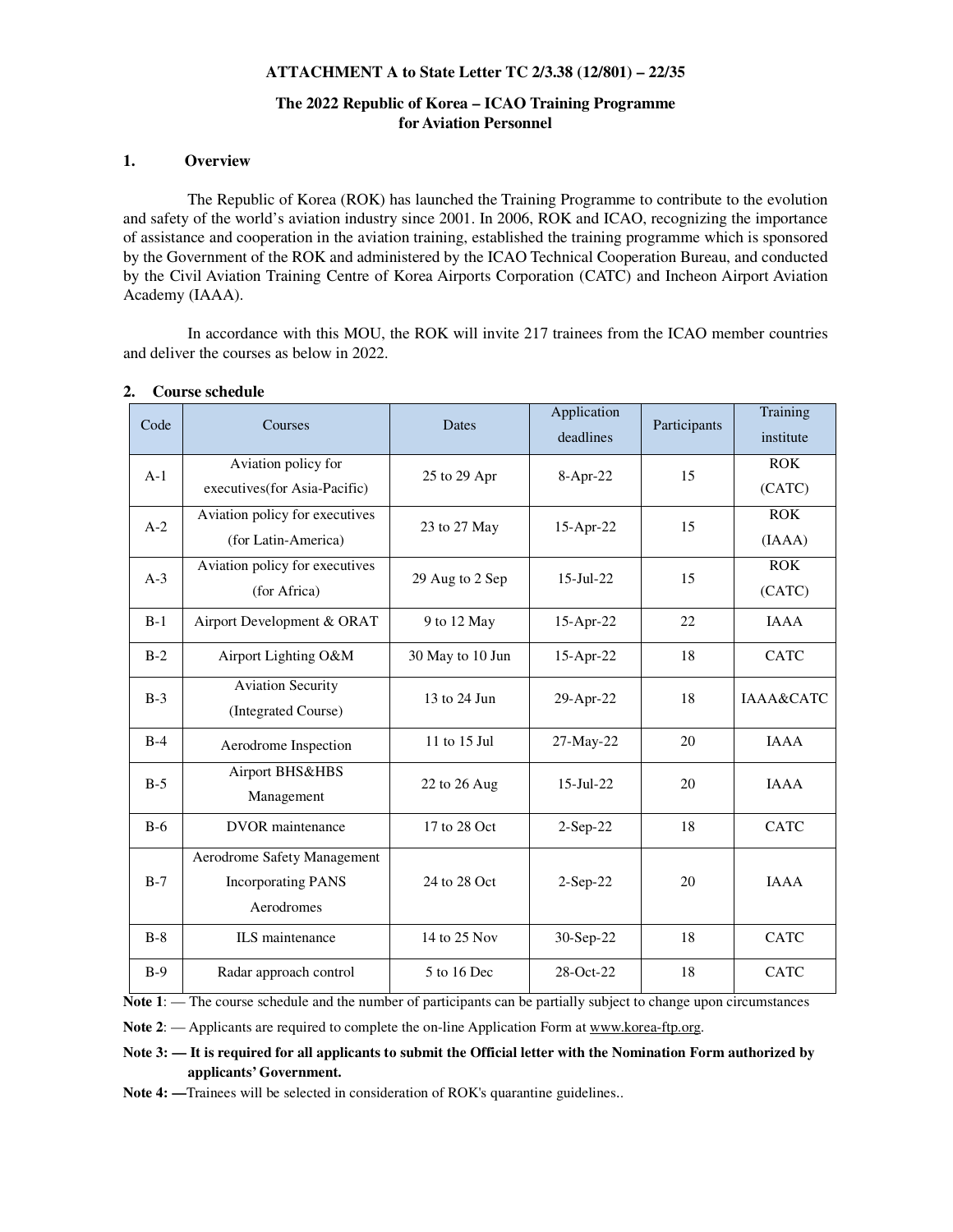### a) CATC

The Civil Aviation Training Centre (CATC) of Korea Airports Corporation was established in 1984 with United Nations Development Programme (UNDP) and ICAO aids for improvement of technical expertise to contribute to the safety and development of the civil aviation industry. KCATC offers specialized training courses for domestic and international trainees in an effort to foster global-minded human resources experts in the air navigation system, airport management and operation, air traffic control and other fields in the aviation industry. Furthermore, CATC has been certificated as a TRAINAIR PLUS Regional Training Centre of Excellence since 2015.

CATC is staffed with excellent instructors and equipped with state of the art, practical training facilities. Trainees will be staying in CATC dormitory and will have access to its amenities

| Training<br>Facilities and<br>Equipment | Ten lecture rooms and two seminar rooms are fully equipped with audio-visual aids<br>such as beam projectors and video presentation aids.                                                                                                                                                                                            |  |  |  |  |
|-----------------------------------------|--------------------------------------------------------------------------------------------------------------------------------------------------------------------------------------------------------------------------------------------------------------------------------------------------------------------------------------|--|--|--|--|
|                                         | (Intl' building) Training equipment and electronic calibrators are provided for every<br>course to allow practical training: DVOR/DME, ILS, radar simulator, U/VHF<br>telecommunication equipment, GPS training equipment, network training equipment,<br>and over 30 test equipment including oscilloscopes and spectrum analyzers. |  |  |  |  |
| Dormitory                               | Trainees will stay in dormitory (one room per person) equipped with air conditioning<br>and heating, and served with meals that different nationalities can enjoy. Gym, movie<br>theater, and karaoke are also available for the trainees' use.                                                                                      |  |  |  |  |
|                                         |                                                                                                                                                                                                                                                                                                                                      |  |  |  |  |

# b) IAAA

Incheon Airport Aviation Academy (IAAA) has been selected as an ICAO Regional Training Center of Excellence on 11 September 2014. IAAA is authorized to develop and deliver ICAO Training Packages in the following areas: Aerodromes, Air Navigation, Flight Safety, and Safety Management. Additionally, as a TRAINAIR PLUS Member, IAAA has been delivering several TRAINAIR PLUS Standardized Training Packages (STPs) and ICAO Training Packages (ITPs) for domestic and international trainees. In addition, IAAA has been designated as the ACI-GTH (Airports Council International Global Training Hub) in the Asia-Pacific Region by an agreement reached between Incheon Airport and ACI on 16 April 2007, and the ITC (International Air Transport Association Training Center) by an agreement reached between Incheon Airport and IATA on December 2018.

IAAA has been offering practical training courses which are relevant and applicable to the various aviation fields. The main content of courses consists of not only theoretical lectures but also practical training such as experience of airport operation, on-site visits and workshops for problem solving.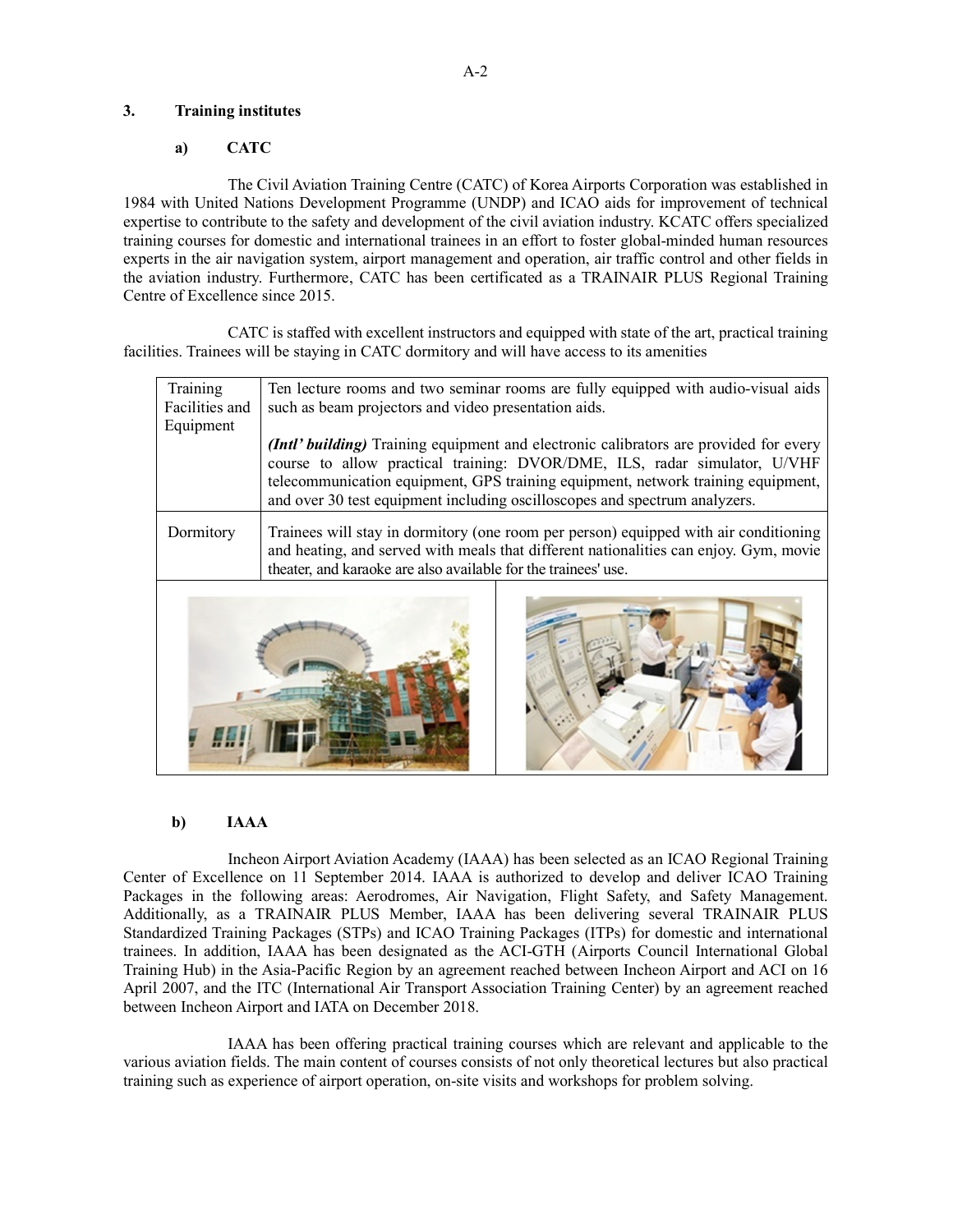| <b>Training Facilities</b><br>and Equipment | 26 different sized classrooms including banquet hall and auditorium, 5 group<br>workrooms, multi-media computer lab, on-line lecture room, ATC (Apron Traffic<br>Control) simulator, and AVSEC (Aviation Security) training lab equipped with<br>Walk-through Metal Detector, Security Scanner, and Tray Return System.                                                                                                                  |
|---------------------------------------------|------------------------------------------------------------------------------------------------------------------------------------------------------------------------------------------------------------------------------------------------------------------------------------------------------------------------------------------------------------------------------------------------------------------------------------------|
| Dormitory                                   | There are 102 hotel-style guest rooms (VIP, single, and double rooms) fully<br>furnished with air conditioning/heating, LCD TVs, and internet access. For<br>recreation, football field, jogging track, tennis court, basketball court, pool table,<br>table tennis, fitness center, and sauna available free of charge. In addition, there<br>is also a business center with internet access, fax, photocopy machine, and<br>magazines. |
|                                             |                                                                                                                                                                                                                                                                                                                                                                                                                                          |

#### c) Training contents

Courses consist of classroom lectures, practical training, and on-site visits. In particular, trainees will meet with senior officials for aviation safety and air navigation system, and discuss cooperation.

Trainees will also have opportunities to visit Incheon Airport, Gimpo Airport, air traffic control facilities, the aviation museum, and other important aviation facilities, in addition to experiencing Korean culture on a visit to historical palaces and other popular tourist spots.

#### d) Information for Arrival in the Republic of Korea

All trainees should complete Attachment B Participant's Itinerary for airport escort service and send it to the training institute as you are guided after being selected at least 14 days before the training start date. More information of accommodation and transportation will be provided by the training institute 3 weeks before start of the training.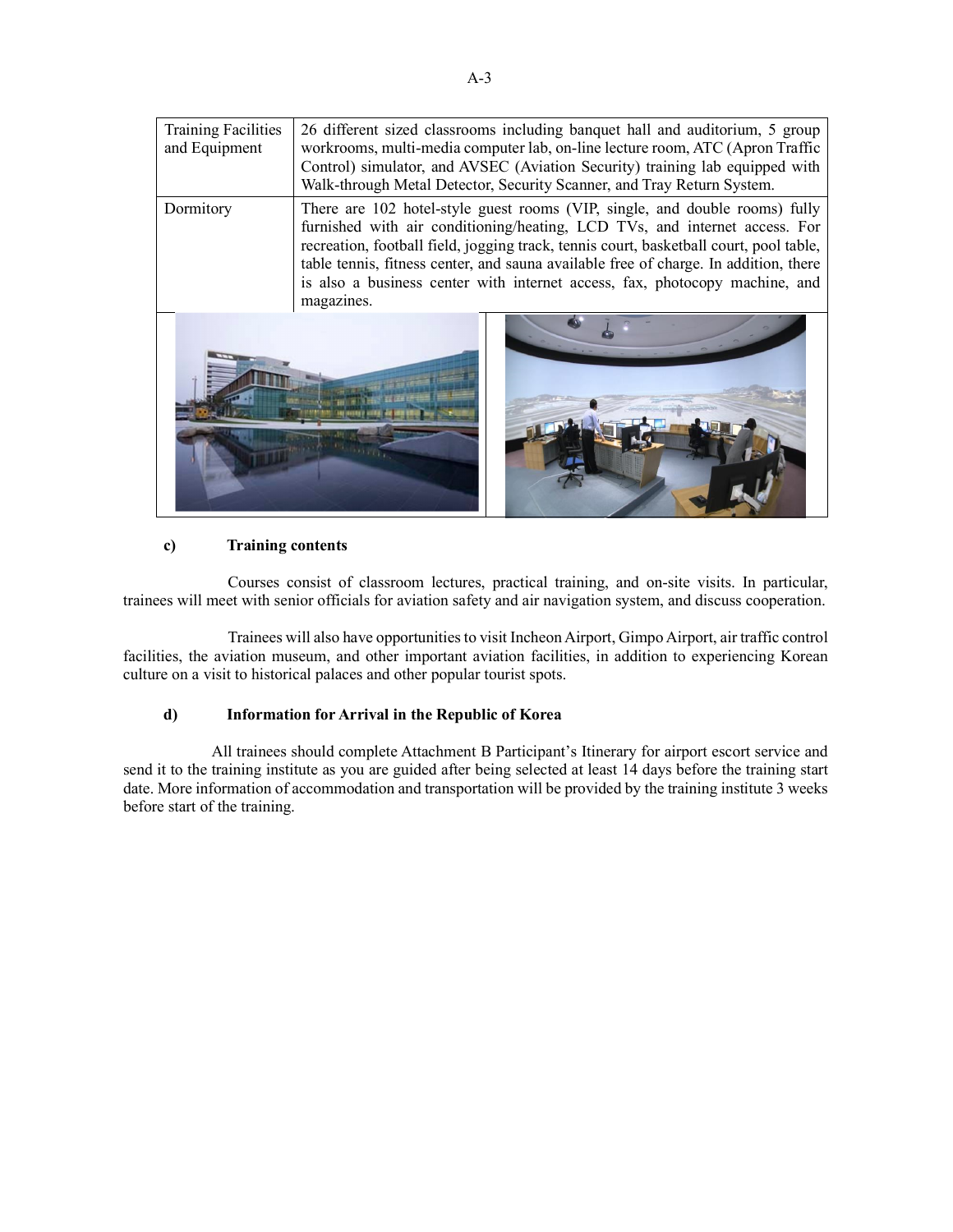#### **ATTACHMENT B to State Letter TC 2/3.38 (12/801) – 22/35**

#### **MOLIT SUPPORT PROGRAMME, COURSE CODE: A-1**

#### **AVIATION POLICY FOR EXECUTIVES (FOR ASIA PACIFIC)**

25 to 29 April 2022

#### **1. PURPOSE**

 This course will deliver future policy direction of Korean aviation industry and Korean major Airport management strategies to provide participants with relevant information to assist them in establishing aviation policies for the development of the aviation industry in their countries.

#### **2. CONTENTS**

- Korean Aviation Policy
- Future Trends in Aviation Industry including Airports
- Introduction of Future Air Navigation Facilities and System
- Discussion on National Aviation Policy Issues
- Major Airports and related sites tour, etc

#### **3. PARTICIPANTS**

15

#### **4. TRAINING INSTITUTE : CATC**

- Address : 22-55, Namgye-gil, Mueui-myeon, Sangdang-gu, Cheongju-si, Chungcheongbuk-do, Republic of Korea
- Course Coordinator : Ms. Soobin Yun

#### **5. PARTICIPATION REQUIREMENTS**

- Above director-level personnel in civil aviation authority or airport authority.
- At least 10 years of work experience in civil aviation in participating countries.
- Good health and be able to participate in the English language.
- Should submit the Official Nomination Form issued and authorized by applicants' Government

- MOLIT in the ROK will bear the airfare, training fees, accommodation fees and a fixed daily allowance (amount set by the training days) for participants.
- If trainees are able to get free air tickets from their national air carriers, it is highly recommended, in principle, for them to use their national carrier. If this is impossible, Korean Agency will purchase the air tickets and send them to the trainees.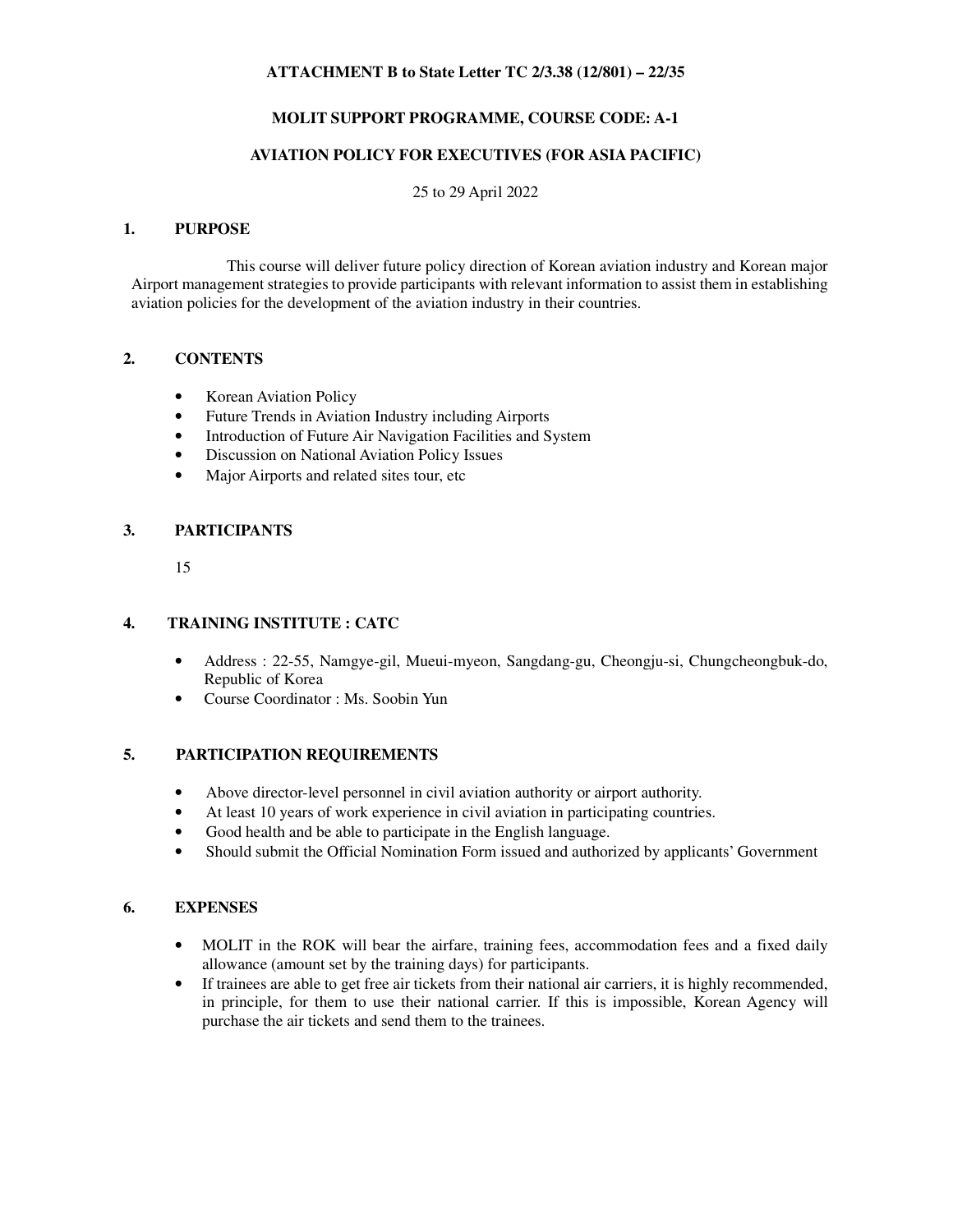• It is not allowed for trainees to directly purchase air tickets unless it is absolutely necessary. If you have to purchase air tickets owing to circumstance beyond control, you must contact with the Korean agency. The refund will be paid in cash to the trainees on the training end date if you have the verified receipts.

**Note***:* — *No refund will be made, if you have purchased air tickets without Korean agency prior approval.* 

#### **7. PROCESS OF APPLICATION AND SELECTION**

- a) Access the registration menu on the website (*www.korea-ftp.org*) with your e-mail address and password.
- b) Complete the application form and upload the state letter with official nomination form (Attachment C) at the same time.
- c) Submit your medical report through the website after getting the medical requirement from the Korean Government.
- d) Selection Process by Korean Selection Committee.
- e) Applicants will get the award from ICAO.
- f) Civil Aviation Training Centre of Korea Airport Corporation (CATC) will contact the participants regarding invitation letter, air ticket, etc.

**Remark:** — *Selections will be made by the Selection Committee in the Republic of Korea with the application forms, state letters from its Aviation Authorities and official nomination forms those are uploaded to the website*  (*www.korea-ftp.org*)*.* 

#### **8. APPLICATION DEADLINE**

1 April 2022

## **11. CONTACTS**

• Information on the course and academy:

Ms. Soobin Yun Civil Aviation Training Center, Korea Airports Corporation Telephone: 82 43 290 2374, Fax: 82 43 290 2349 E-mail: syun@airport.co.kr

• Matters on submitting a nomination form, accessing the website, and other technical problems: Ms. Goeun Lee Ministry of Land, Infrastructure, and Transport Telephone: 82 44 201 4362, Fax: 82 44 201 5637

E-mail: koreaftp@korea.kr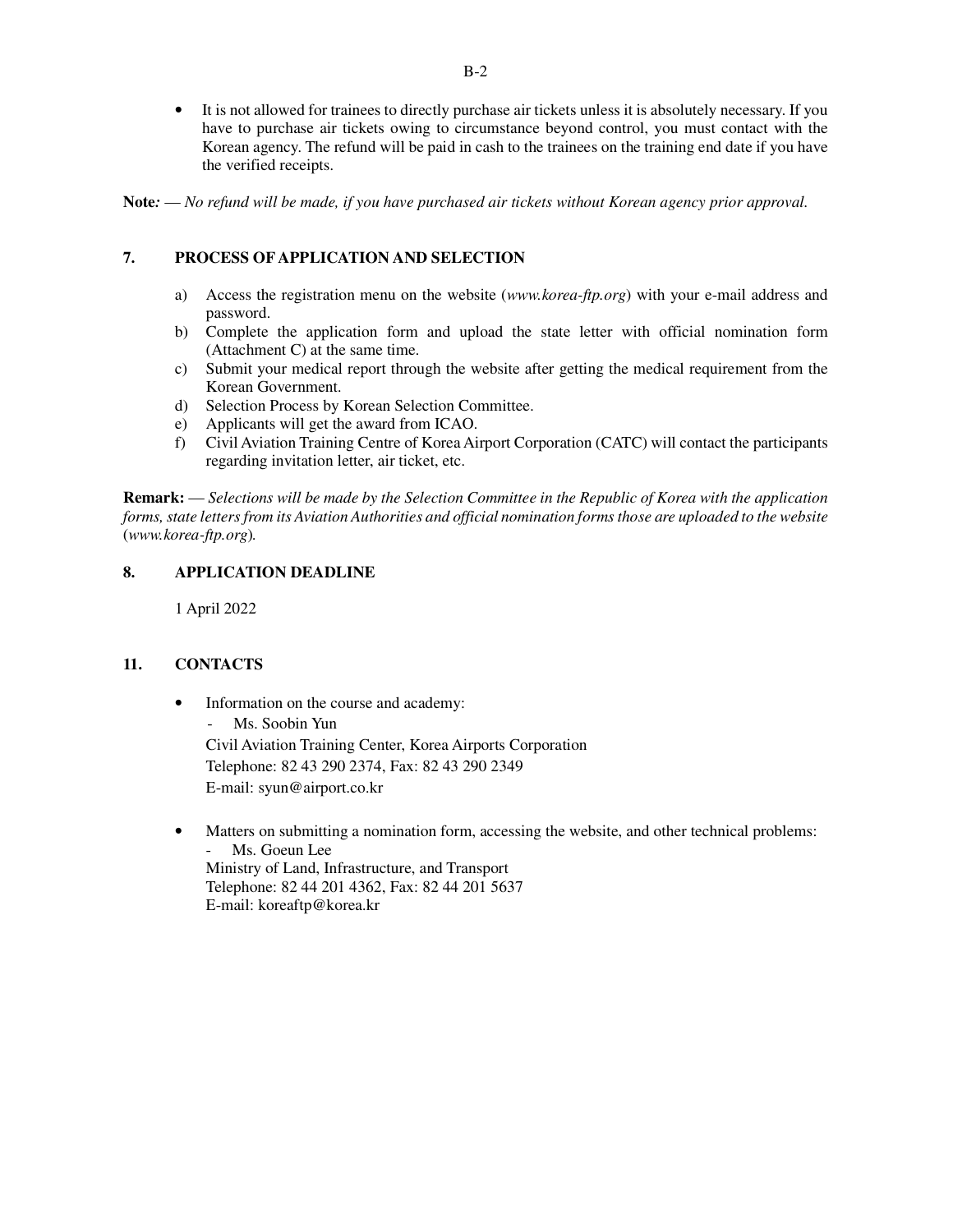#### **MOLIT SUPPORT PROGRAMME, COURSE CODE: A-2**

#### **AVIATION POLICY FOR EXECUTIVES (FOR LATIN AMERICA)**

23 to 27 May 2022

#### **1. PURPOSE**

 This course will deliver future policy direction of Korean aviation industry and Korean major Airport management strategies to provide participants with relevant information to assist them in establishing aviation policies for the development of the aviation industry in their countries.

#### **2. CONTENTS**

- **Korean Aviation Policy**
- Future Trends in Aviation Industry including Airports
- Introduction of Future Air Navigation Facilities and System
- Discussion on National Aviation Policy Issues
- Major Airports and related sites tour, etc.

#### **3. PARTICIPANTS**

15

#### **4. TRAINING INSTITUTE: IAAA**

- Address: 557 Yongyu-ro, Jung-gu, Incheon, Republic of Korea
- Course Coordinator: Mr. Jong-Hwan (Joel) Park

#### **5. PARTICIPATION REQUIREMENTS**

- Above director-level personnel in civil aviation authority or airport authority.
- At least 10 years of work experience in civil aviation in participating countries.
- Good health and be able to participate in the English language.
- Should submit the Official Nomination Form issued and authorized by applicants' Government

- MOLIT in the ROK will bear the airfare, training fees, accommodation fees and a fixed daily allowance (amount set by the training days) for participants.
- If trainees are able to get free air tickets from their national air carriers, it is highly recommended, in principle, for them to use their national carrier. If this is impossible, Korean Agency will purchase the air tickets and send them to the trainees.
- It is not allowed for trainees to directly purchase air tickets unless it is absolutely necessary. If you have to purchase air tickets owing to circumstance beyond control, you must contact with the Korean agency. The refund will be paid in cash to the trainees on the training end date if you have the verified receipts.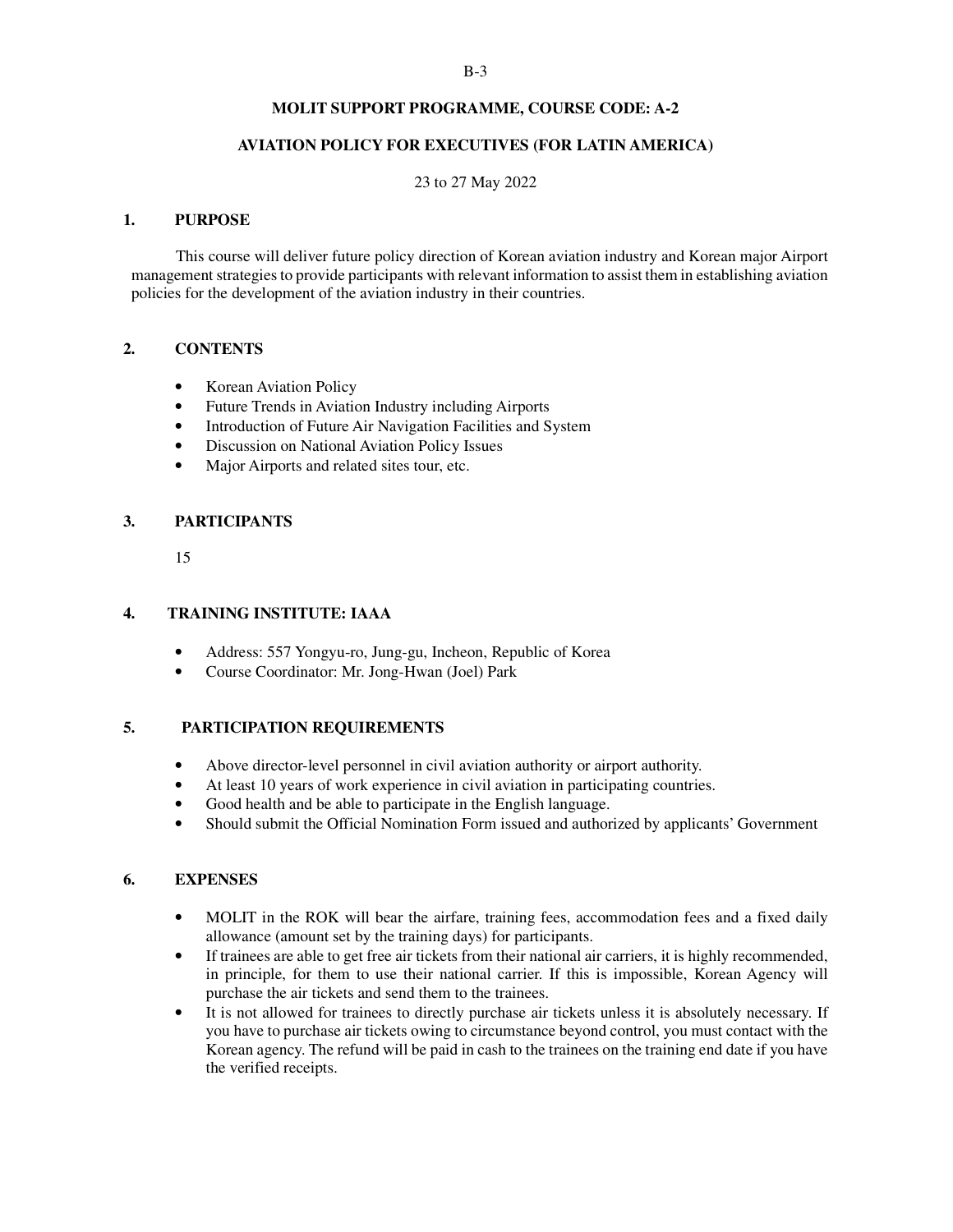**Note***:* — *No refund will be made, if you have purchased air tickets without Korean agency prior approval.* 

#### **7. PROCESS OF APPLICATION AND SELECTION**

- g) Access the registration menu on the website (*www.korea-ftp.org*) with your e-mail address and password.
- h) Complete the application form and upload the state letter with official nomination form (Attachment C) at the same time.
- i) Submit your medical report through the website after getting the medical requirement from the Korean Government.
- j) Selection Process by Korean Selection Committee.
- k) Applicants will get the award from ICAO.
- l) Incheon Airport Aviation Academy (IAAA) will contact the participants regarding invitation letter, air ticket, etc.

**Remark:** — *Selections will be made by the Selection Committee in the Republic of Korea with the application forms, state letters from its Aviation Authorities and official nomination forms those are uploaded to the website*  (*www.korea-ftp.org*)*.* 

#### **8. APPLICATION DEADLINE**

15 April 2022

#### **11. CONTACTS**

- Information on the course and academy:
	- Mr. Jong-Hwan (Joel) Park Incheon Airport Aviation Academy, Incheon International Airport Corporation Telephone: 82 32 741 6289, Fax: 82 32 741 2900 E-mail: pjhwan@airport.kr
- Matters on submitting a nomination form, accessing the website, and other technical problems: Ms. Goeun Lee Ministry of Land, Infrastructure, and Transport Telephone: 82 44 201 4362, Fax: 82 44 201 5637 E-mail: koreaftp@korea.kr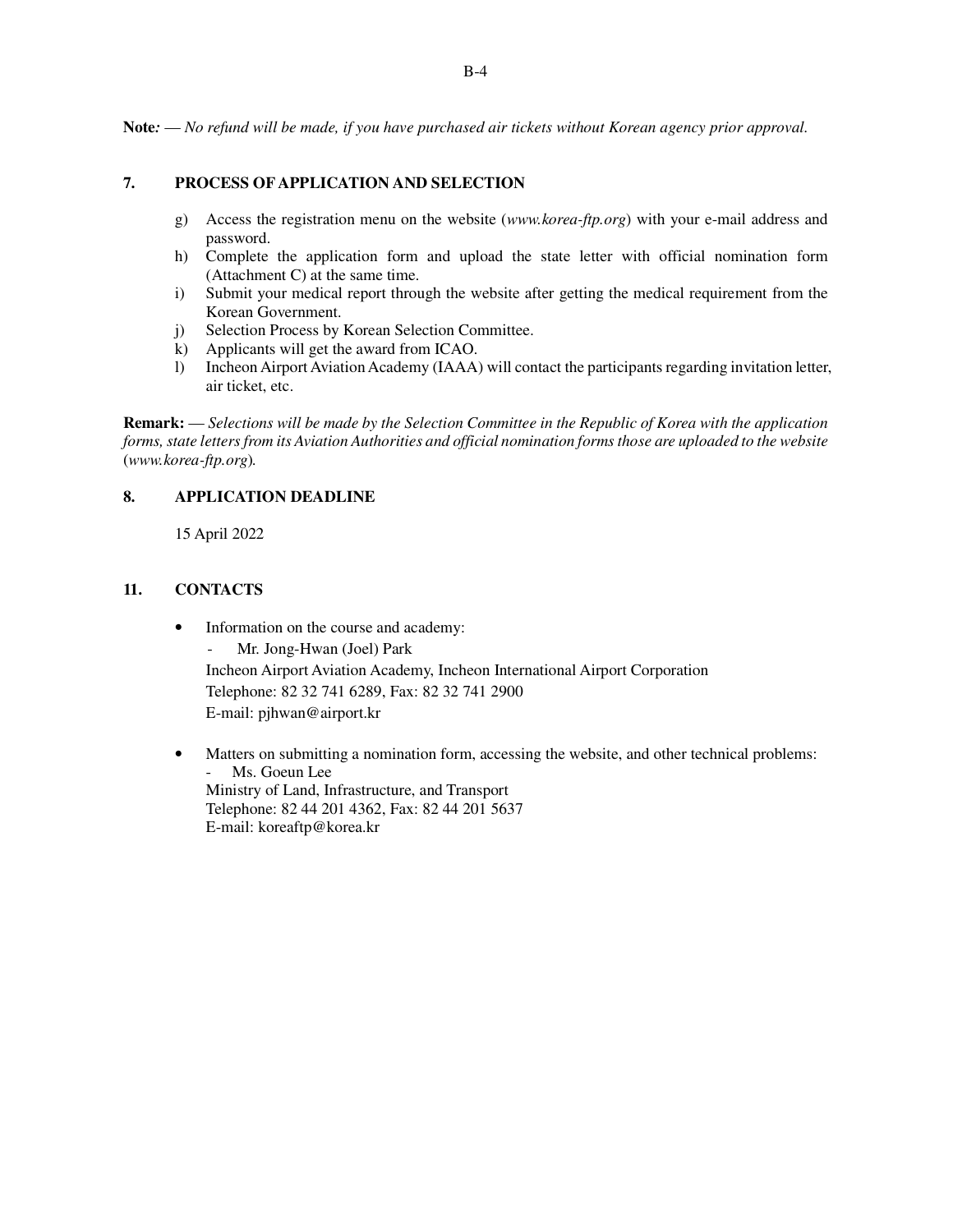#### **MOLIT SUPPORT PROGRAMME, COURSE CODE: A-3**

#### **AVIATION POLICY FOR EXECUTIVES (FOR AFRICA)**

29 August to 2 September 2022

#### **1. PURPOSE**

 This course will deliver future policy direction of Korean aviation industry and Korean major Airport management strategies to provide participants with relevant information to assist them in establishing aviation policies for the development of the aviation industry in their countries.

#### **2. CONTENTS**

- Korean Aviation Policy
- Future Trends in Aviation Industry including Airports
- Introduction of Future Air Navigation Facilities and System
- Discussion on National Aviation Policy Issues
- Major Airports and related sites tour, etc

#### **3. PARTICIPANTS**

15

#### **4. TRAINING INSTITUTE : CATC**

- Address : 22-55, Namgye-gil, Mueui-myeon, Sangdang-gu, Cheongju-si, Chungcheongbuk-do, Republic of Korea
- Course Coordinator : Ms. Soobin Yun

#### **5. PARTICIPATION REQUIREMENTS**

- Above director-level personnel in civil aviation authority or airport authority.
- At least 10 years of work experience in civil aviation in participating countries.
- Good health and be able to participate in the English language.
- Should submit the Official Nomination Form issued and authorized by applicants' Government

- MOLIT in the ROK will bear the airfare, training fees, accommodation fees and a fixed daily allowance (amount set by the training days) for participants.
- If trainees are able to get free air tickets from their national air carriers, it is highly recommended, in principle, for them to use their national carrier. If this is impossible, Korean Agency will purchase the air tickets and send them to the trainees.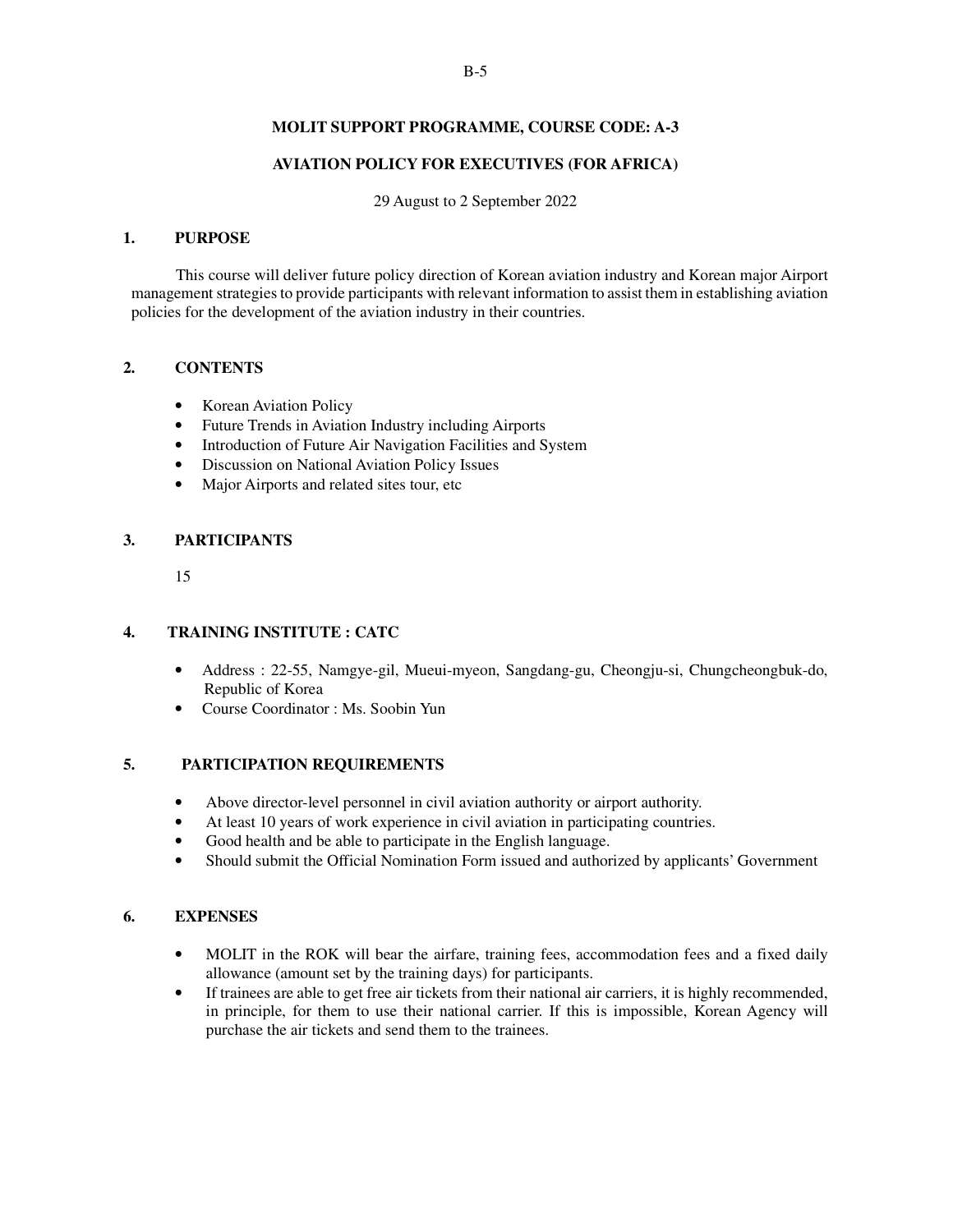• It is not allowed for trainees to directly purchase air tickets unless it is absolutely necessary. If you have to purchase air tickets owing to circumstance beyond control, you must contact with the Korean agency. The refund will be paid in cash to the trainees on the training end date if you have the verified receipts.

**Note***:* — *No refund will be made, if you have purchased air tickets without Korean agency prior approval.* 

#### **7. PROCESS OF APPLICATION AND SELECTION**

- a) Access the registration menu on the website (*www.korea-ftp.org*) with your e-mail address and password.
- b) Complete the application form and upload the state letter with official nomination form (Attachment C) at the same time.
- c) Submit your medical report through the website after getting the medical requirement from the Korean Government.
- d) Selection Process by Korean Selection Committee.
- e) Applicants will get the award from ICAO.
- f) Civil Aviation Training Centre of Korea Airport Corporation (CATC) will contact the participants regarding invitation letter, air ticket, etc.

**Remark:** — *Selections will be made by the Selection Committee in the Republic of Korea with the application forms, state letters from its Aviation Authorities and official nomination forms those are uploaded to the website*  (*www.korea-ftp.org*)*.* 

### **8. APPLICATION DEADLINE**

15 July 2022

#### **9. CONTACTS**

• Information on the course and academy:

Ms. Soobin Yun Civil Aviation Training Center, Korea Airports Corporation Telephone: 82 43 290 2374, Fax: 82 43 290 2349 E-mail: syun@airport.co.kr

• Matters on submitting a nomination form, accessing the website, and other technical problems: Ms. Goeun Lee Ministry of Land, Infrastructure, and Transport Telephone: 82 44 201 4362, Fax: 82 44 201 5637 E-mail: koreaftp@korea.kr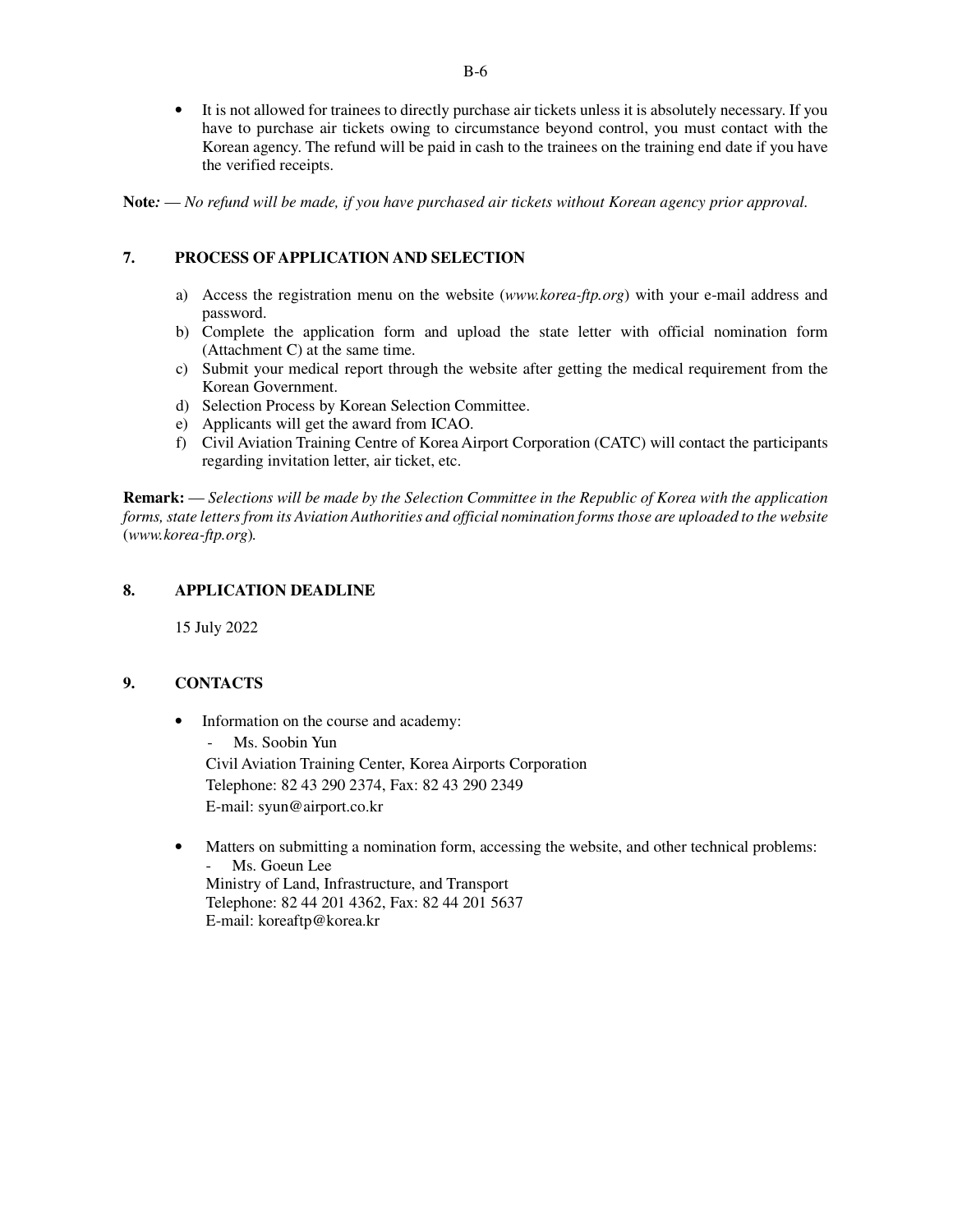#### **GLOBAL AVIATION SAFETY PROGRAMME, COURSE CODE: B-1**

#### **AIRPORT DEVELOPMENT AND ORAT**

#### 9 to 12 May 2022

#### **1. PURPOSE**

 This course is aimed to improve participants' relevant knowledge and capabilities by providing a fieldoriented training program based on the airport master planning and ORAT(Operation Readiness and Airport Transfer) know-how of Incheon International Airport.

**Note**: — *As this course is accredited by ICAO TRAINAIR PLUS in accordance with ICAO TRAINAIR PLUS STP, an ICAO certificate will be awarded to those participants who have completed this course successfully.* 

#### **2. CONTENTS**

- Predict the required airport capacity and size
- Establish an airport master plan
- Manage the conceptual design of airport facilities
- Organize the ORAT (Operation Readiness and Airport Transfer)

#### **3. PARTICIPANTS**

22

#### **4. TRAINING INSTITUTE: IAAA**

- Address: 557 Yongyu-ro, Jung-gu, Incheon, Republic of Korea
- Course Coordinator: Mr. Jong Hwan (Joel) Park

#### **5. PARTICIPATION REQUIREMENTS**

- At least three (3) years of experience in airport construction and operation
- Be in good health both physically and mentally, to undergo the course
- Sufficient proficiency in spoken English
- Not participating in the ROK ICAO fellowship training program during the past three (3) years.
- Should submit the Official Nomination Form issued and authorized by applicant's Government

- Incheon Airport Aviation Academy (IAAA) will bear expenses including course fees, accommodation fees, meals, and daily allowance.
- Airfare and travel allowance for participation in this course shall be paid by the participant's side.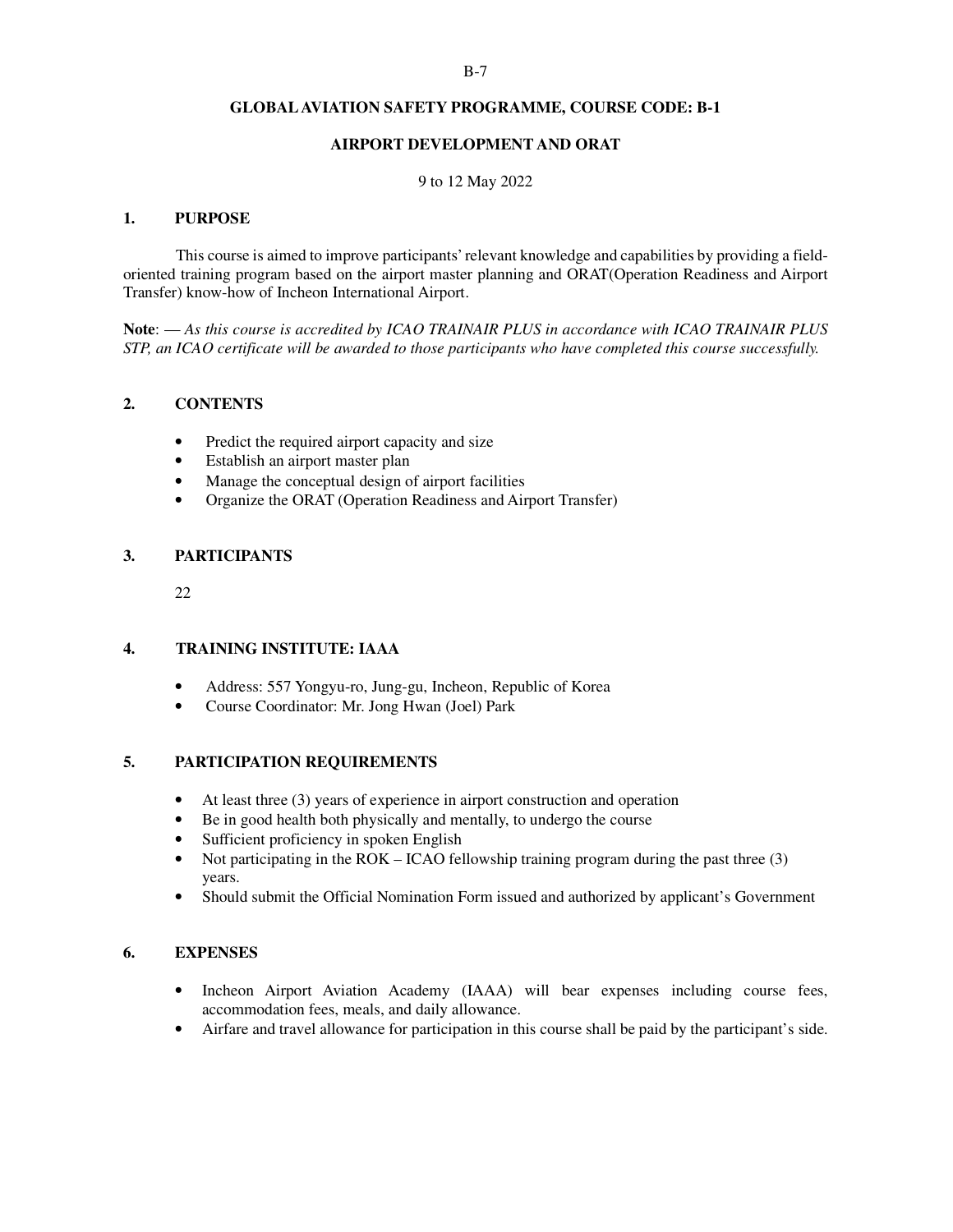#### **7. PROCESS OF APPLICATION AND SELECTION**

- a) Access the registration menu on the website (*www.korea-ftp.org*) with your e-mail address and password.
- b) Complete the application form and upload the state letter with the official nomination form (Attachment C) at the same time.
- c) Submit your medical report through the website after getting the medical requirement from the Korean Government.
- d) Selection Process by Korean Selection Committee.
- e) Applicants will get the award from ICAO.
- f) Incheon Airport Aviation Academy (IAAA) will contact the participants regarding invitation letters, air tickets, etc.

**Remarks:** — *Selections will be made by the Selection Committee in the Republic of Korea with the application forms, state letters from its Aviation Authorities, and official nomination form that are uploaded to the website*  (*www.korea-ftp.org*)*.* 

#### **8. APPLICATION DEADLINE**

1 April 2022

### **9. CONTACTS**

- Information on the course and academy:
	- Mr. Jong-Hwan (Joel) Park Incheon Airport Aviation Academy, Incheon International Airport Corporation Telephone: 82 32 741 6289, Fax: 82 32 741 2900 E-mail: pjhwan@airport.kr
- Matters on submitting a nomination form, accessing the website, and other technical Problems: Ms. Goeun Lee Ministry of Land, Infrastructure, and Transport Telephone: 82 44 201 4362, Fax: 82 44 201 5637 E-mail: koreaftp@korea.kr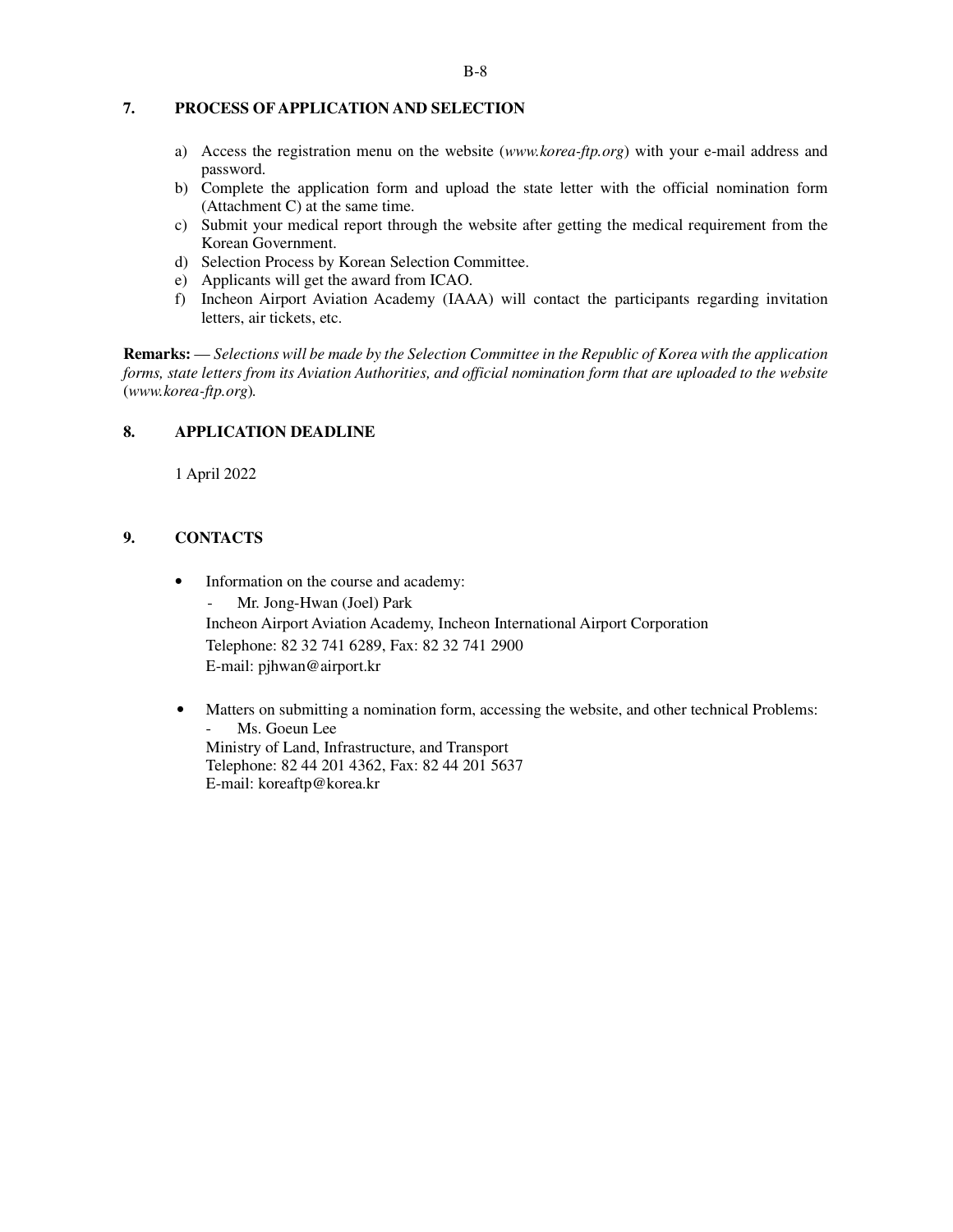#### **GLOBAL AVIATION SAFETY PROGRAMME, COURSE CODE: B-2**

### **AIRPORT LIGHTING OPERATION AND MANAGEMENT**

#### 30 May to 10 June 2022

#### **1. PURPOSE**

 To provide the participants with theoretical and practical knowledge of the fundamental aspects of the Airport Lighting Operation and Management relating to the ICAO Standards. The basic concepts of airport electric facilities, lighting systems and the latest global implementation programme will be also covered.

#### **2. CONTENTS**

- Theories of Airports Lighting System and Planning
- General Electric Power and Airport Lighting System Theories of the Airport Related Fields
- Airport Lighting Facilities Maintenance and Practices
- On-the-spot Study at the International Airport managed by Korea Airports Corporation
- Field Trip to the Lighting Facilities Manufacturing Factory in Anyang, Gyeongi Province

#### **Remarks:** —*Contents may be changed depending on the circumstrances of COVID-19*

#### **3. PARTICIPANTS**

18

### **3. TRAINING INSTITUTE : CATC**

- Address : 22-55, Namgye-gil, Mueui-myeon, Sangdang-gu, Cheongju-si, Chungcheongbuk-do, Republic of Korea
- Course Coordinator : Ms. Soobin Yun

### **5. PARTICIPATION REQUIREMENTS**

- Work experience in civil aviation in participating countries and be nominated by the Government.
- At least three years of experience in airport lighting systems maintenance.
- Good health and have a good command of English.
- Not participated in the ROK ICAO fellowship training programme during the past 1 year.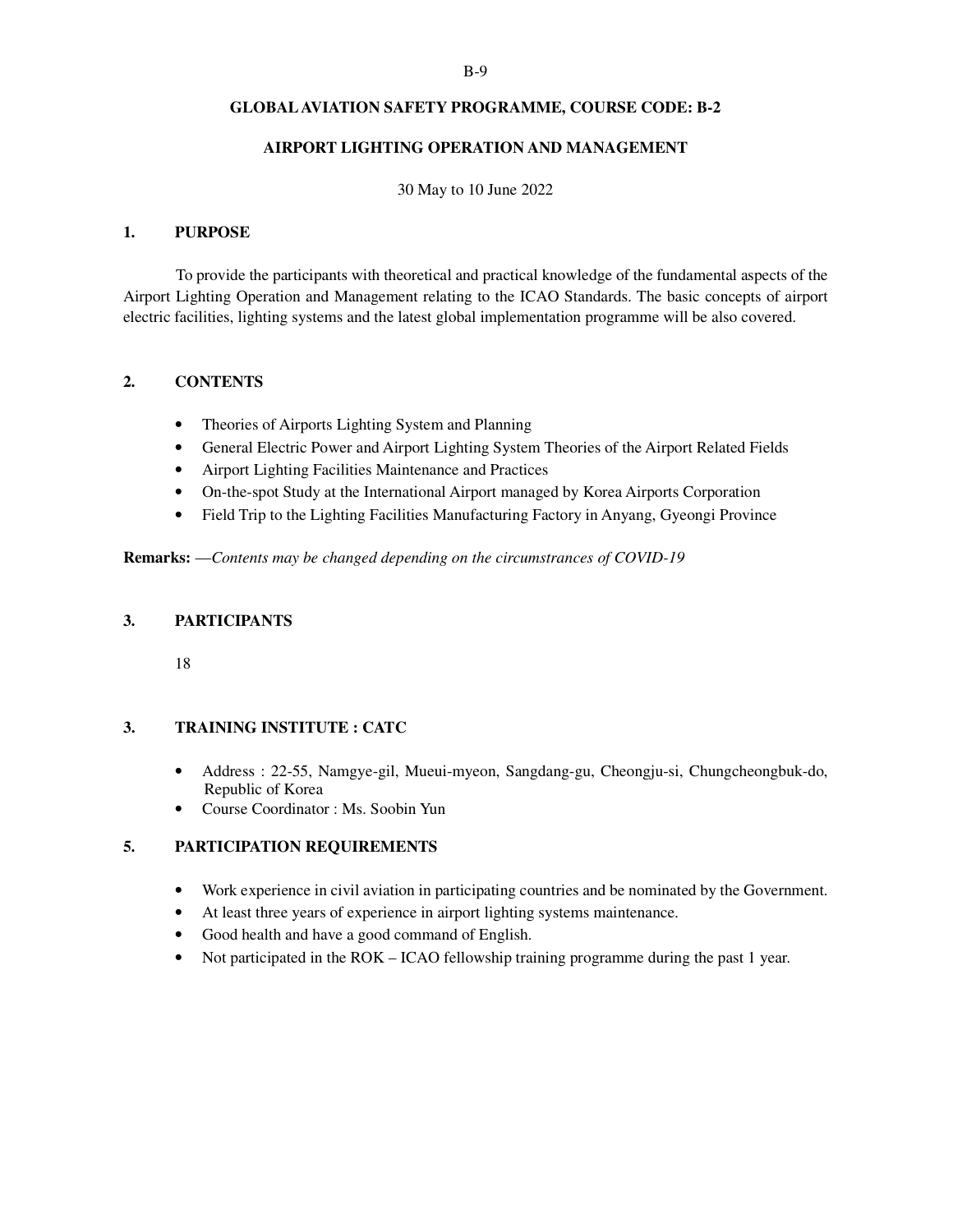#### **6. EXPENSES**

- Korea Airports Corporation will bear expenses including course fees, accommodation fees, meals.
- Airfare and travel allowance for the participation for this course shall be paid by the participant's side.

#### **7. PROCESS OF APPLICATION AND SELECTION**

- a) Access the registration menu on the website (*www.korea-ftp.org*) with your e-mail address and password.
- b) Complete the application form and upload the state letter with the official nomination form (Attachment C) at the same time.
- c) Submit your medical report through the website after getting the medical requirement from the Korean Government.
- d) Selection Process by Korean Selection Committee.
- e) Applicants will get the award from ICAO.
- f) The Civil Aviation Training Centre of Korea Airport Corporation (CATC) will contact the participants regarding invitation letters, air tickets, etc.

**Remarks:** — *Selections will be made by the Selection Committee in the Republic of Korea with the application forms, state letters from its Aviation Authorities, and official nomination form that are uploaded to the website*  (*www.korea-ftp.org*)*.* 

#### **8. APPLICATION DEADLINE**

15 April 2022

#### **9. CONTACTS**

• Information on the course and academy:

- Ms. Soobin Yun Civil Aviation Training Center, Korea Airports Corporation Telephone: 82 43 290 2374, Fax: 82 43 290 2349 E-mail: syun@airport.co.kr

• Matters on submitting a nomination form, accessing the website, and other technical problems: Ms. Goeun Lee Ministry of Land, Infrastructure, and Transport Telephone: 82 44 201 4362, Fax: 82 44 201 5637

E-mail: koreaftp@korea.kr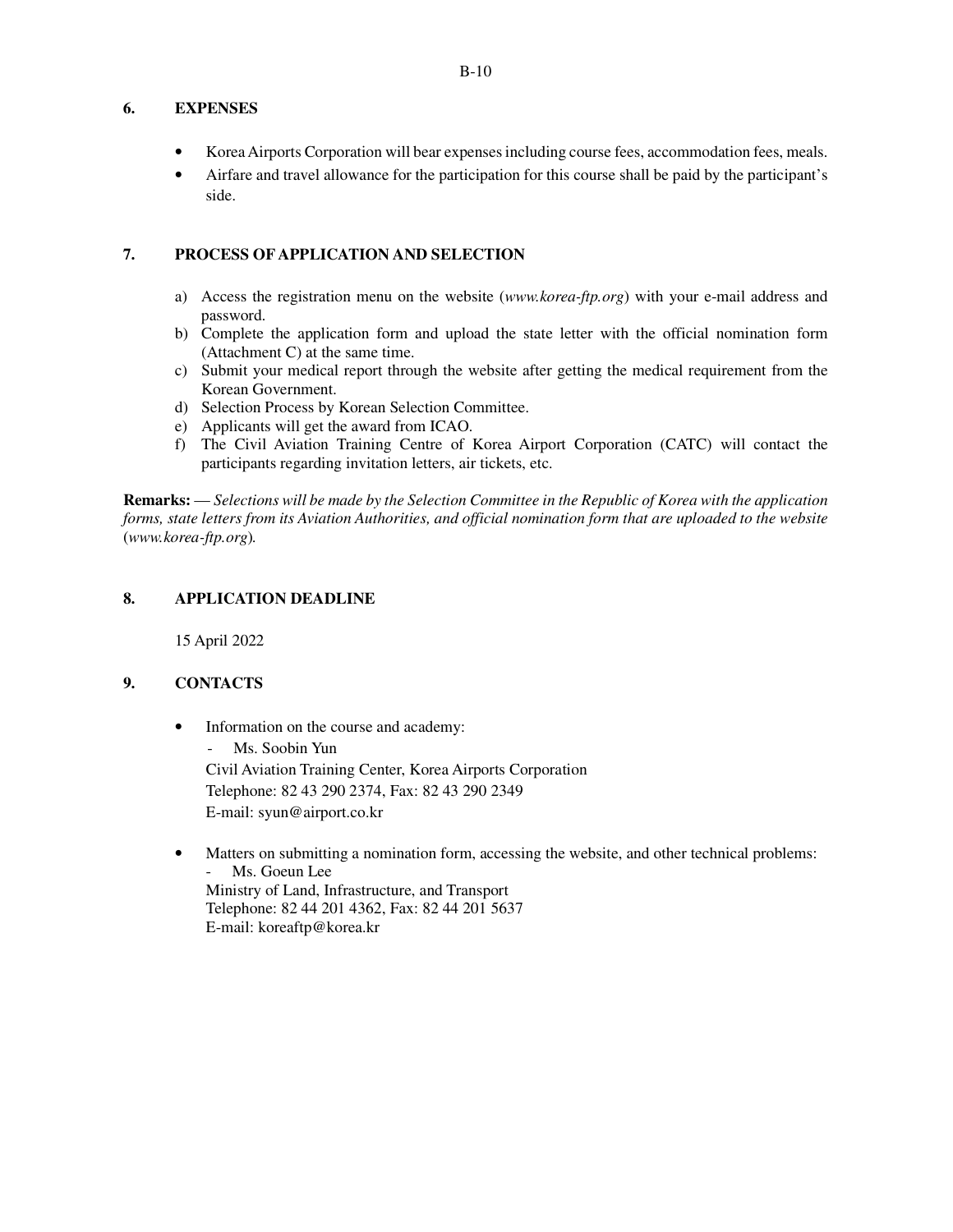#### B-11

#### **GLOBAL AVIATION SAFETY PROGRAMME, COURSE CODE: B-3**

#### **AVIATION SECURITY (INTEGRATED COURSE) AIRPORT LANDSIDE SECURITY & AVIATION SECURITY PRACTICE FOR SCREENING CHECKPOINT SUPERVISIOR**

13 to 24 June 2022

#### **1. PURPOSE**

 Integrating two aviation security-related courses, this curriculum is aimed to improve participants' knowledge and capability of aviation security.

- a) Airport Landside Security: Providing field-oriented training program based on the prevented security measures in the landside area know-how of Incheon international airport.
- b) Aviation Security Practice for Secreening Checkpoint Supervisor: administrative and operational oversight of their teams to effectively and efficiently implement procedures in accordance with ICAO Annex 17, ICAO DOC 8973 (Aviation Security Manual-Restricted), the State's National Civil Aviation Security Programme (NCASP) and Airport Security Programme (ASP).

#### **2. CONTENTS**

- Analyze existing/emerging threats and risks for the landside security
- Develop the appropriate security measures in the landside areas
- Design the security of airport facilities in the landside area
- Develop the crisis management plans in the landside of the airport
- Enhance the security culture program (landside area)
- Legal Framework of Aviation Security
- ICAO Annex 17, Aviation Security Manual (Doc 8973)
- Special Categories of Passengers and Carriage of Firearms
- Roles and Responsibilities of Supervisors
- Preparation of the Exercise at the Airport

#### **3. PARTICIPANTS**

18

#### **4. TRAINING INSTITUTE: IAAA & CATC (ASTC)**

- Address : (IAAA) 557 Yongyu-ro, Jung-gu, Incheon, Republic of Korea (CATC ASTC) 209, Haneul-gil, Gangseo-gu, Seoul, Republic of Korea
- Course Coordinator : Mr. Jong Hwan (Joel) Park**,** Ms.Soobin Yun

#### **5. PARTICIPATION REQUIREMENTS**

- At least three (3) years of experience in the airport security
- Be in good health both physically and mentally, to undergo the course
- Sufficient proficiency in spoken English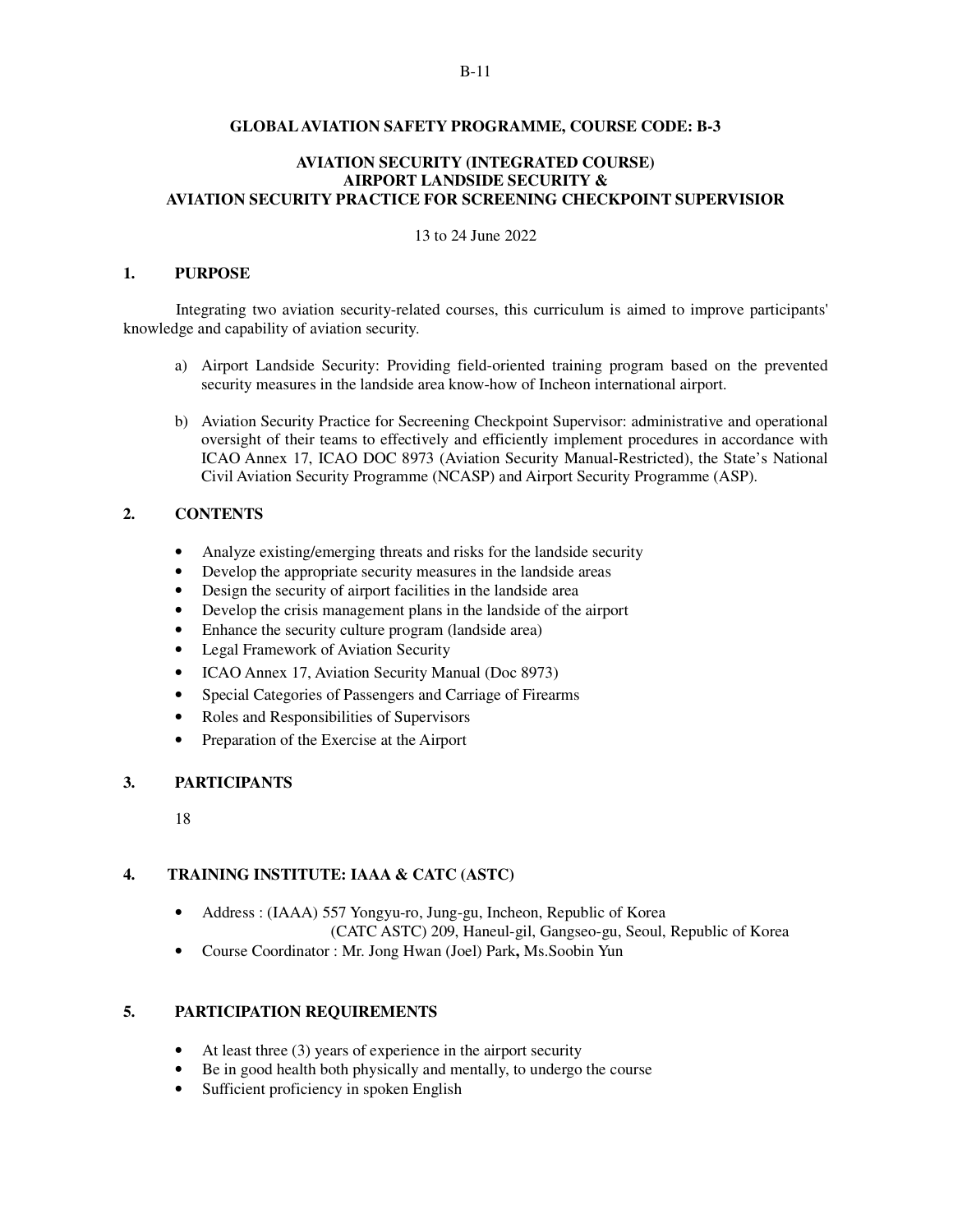- Have a good understanding of ICAO Annexes related to aviation security
- Should submit the Official Nomination Form issued and authorized by applicants' Government
- Not participating in the ROK ICAO fellowship training program during the past three (3) years.
- Have at least 3 years of aviation security experience or work as airport security supervisors, and/or experience of attending ICAO aviation security (AVSEC) courses, i.e. ICAO AVSEC Basic, Supervisors, Cargo, Crisis Management

#### **6. EXPENSES**

- Incheon Airport Aviation Academy (IAAA) and Korea Airports Corporation will bear expenses including course fees, accommodation fees, and meals.
- Airfare and travel allowance for the participation for this course shall be paid by the participant's side.

**Note***:* — *No refund will be made, if you have purchased air tickets without the Korean agency prior approval.* 

#### **7. PROCESS OF APPLICATION AND SELECTION**

- a) Access the registration menu on the website (*www.korea-ftp.org*) with your e-mail address and password.
- b) Complete the application form and upload the state letter with official nomination form (Attachment C) at the same time.
- c) Submit your medical report through the website after getting the medical requirement from the Korean Government.
- d) Selection Process by Korean Selection Committee.
- e) Applicants will get the award from ICAO.
- f) Incheon Airport Aviation Academy (IAAA)and The Civil Aviation Training Centre of Korea Airport Corporation (CATC) will contact the participants regarding invitation letter, air ticket, etc.

**Remark:** — *Selections will be made by the Selection Committee in the Republic of with the application forms, state letters from its Aviation Authorities and official nomination forms those are uploaded to the website*  (*www.korea-ftp.org*)*.* 

#### **8. APPLICATION DEADLINE**

29 April 2022

#### **9. CONTACTS**

• Information on the course and academy:

- Mr. Jong-Hwan (Joel) Park Incheon Airport Aviation Academy, Incheon International Airport Corporation Telephone: 82 32 741 6289, Fax: 82 32 741 2900 E-mail: pjhwan@airport.kr

Ms. Soobin Yun

Civil Aviation Training Center, Korea Airports Corporation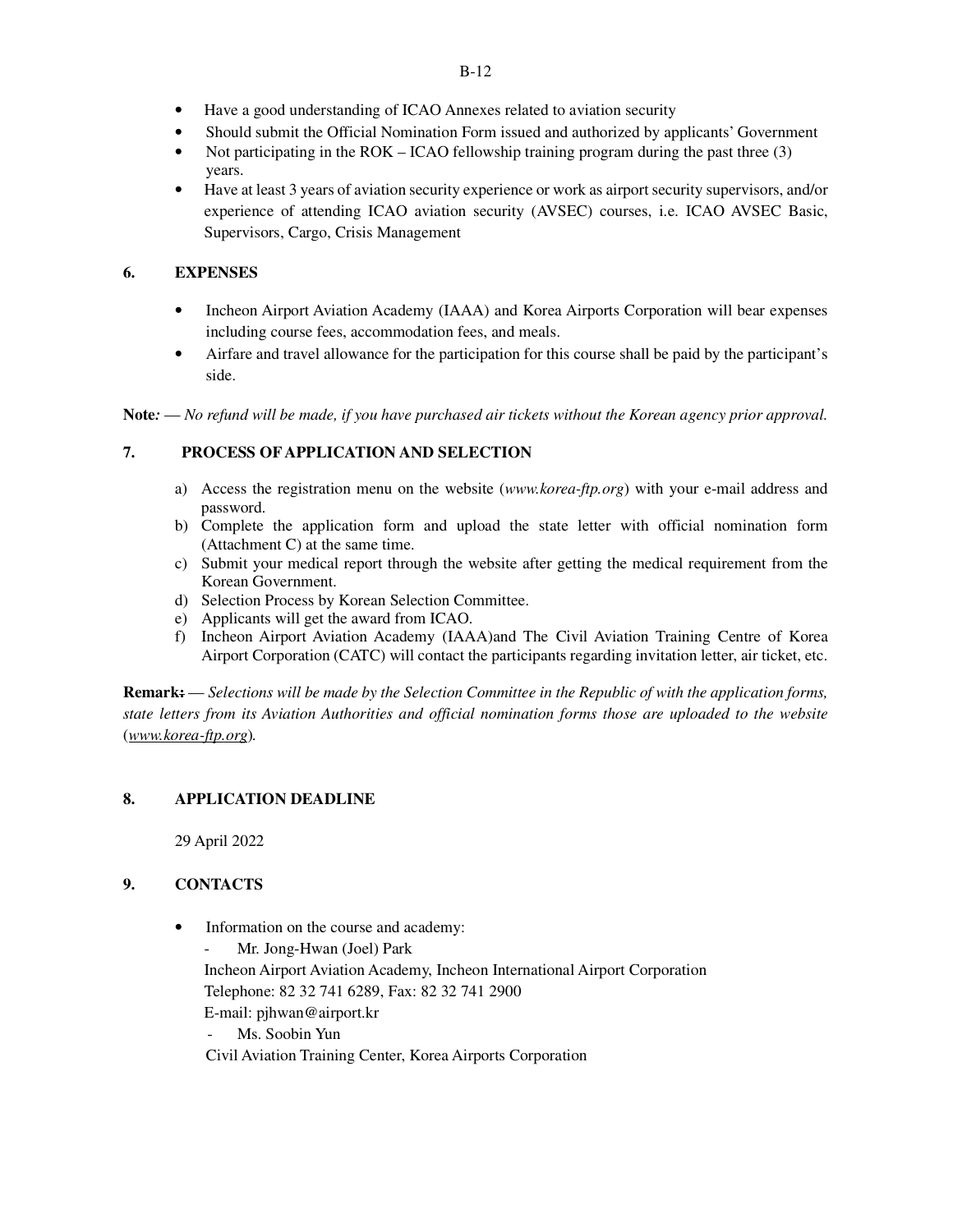Telephone: 82 43 290 2374, Fax: 82 43 290 2349 E-mail: syun@airport.co.kr

• Matters on submitting a nomination form, accessing the website, and other technical problems: - Ms. Goeun Lee Ministry of Land, Infrastructure, and Transport Telephone: 82 44 201 4362, Fax: 82 44 201 5637 E-mail: koreaftp@korea.kr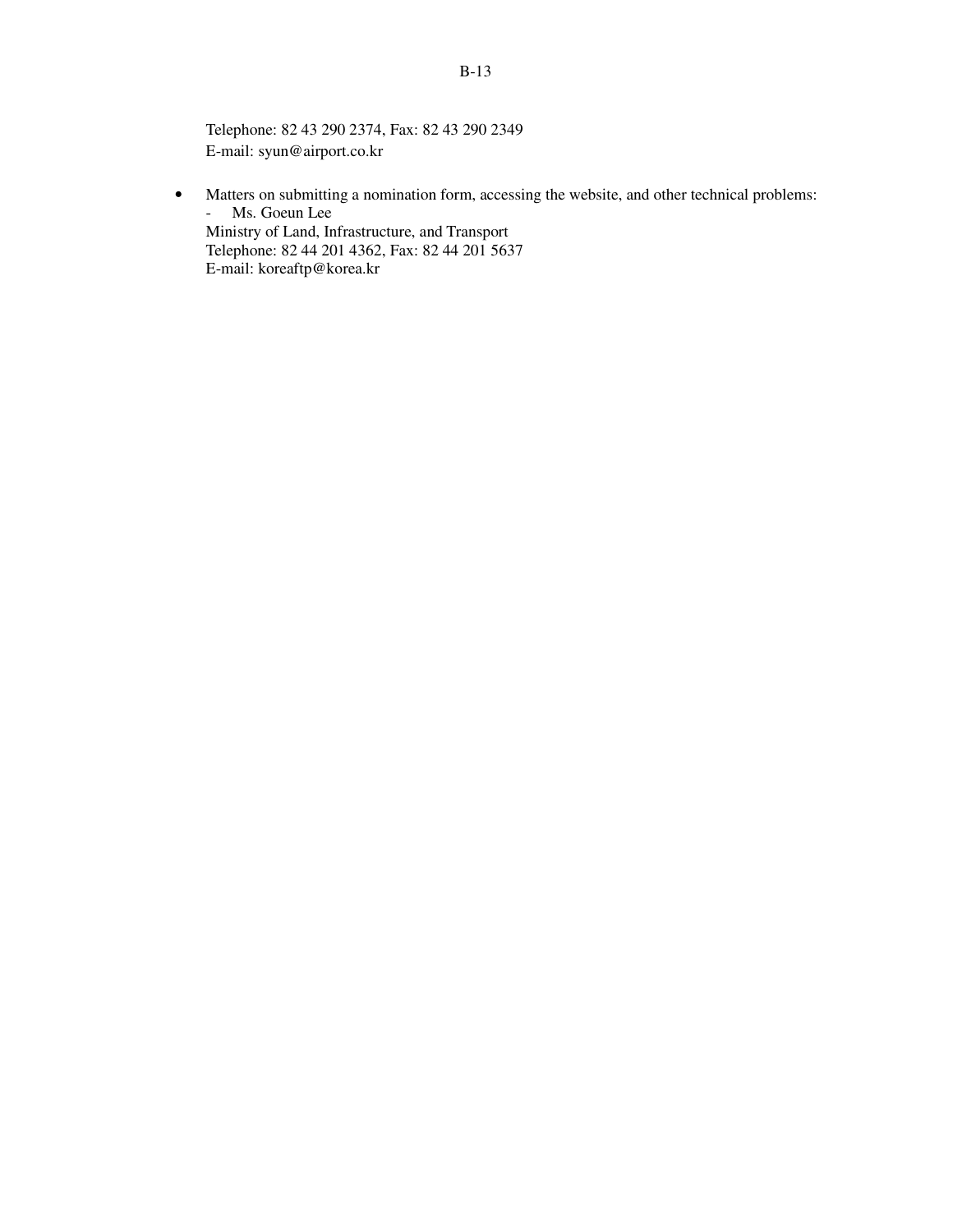#### B-14

#### **GLOBAL AVIATION SAFETY PROGRAMME, COURSE CODE: B-4**

#### **AERODROME INSPECTION**

11 to 15 July 2022

#### **1. PURPOSE**

 This course will provide aerodrome inspectors with the necessary knowledge, skills, and attitudes to ensure that aerodrome inspection procedures are implemented appropriately to achieve the goal of safe and efficient aerodrome operations

#### **2. CONTENTS**

- Inspection Introduction
- Surface Inspection
- Markings, Signs, Lightings, and NAVAIDs Inspection
- Airside Access and Safe Movement Inspection
- Airside Safety Operations Inspection
- NOTAM Inspection
- Wildfire Inspection
- Rescue and Fire Fighting Inspection
- Safety Management System Inspection

**Note**: — *As this course is accredited by ICAO TRAINAIR PLUS in accordance with ICAO TRAINAIR PLUS STP, an ICAO certificate will be awarded to those participants who have completed this course successfully.* 

#### **3. PARTICIPANTS**

20

#### **4. TRAINING INSTITUTE: IAAA**

- Address: 557 Yongyu-ro, Jung-gu, Incheon, Republic of Korea
- Course Coordinator: Mr. Jong Hwan(Joel) Park

#### **5. PARTICIPATION REQUIREMENTS**

- At least three (3) years of experience in airport operation and/or aerodrome inspection
- Be in good health both physically and mentally, to undergo the course
- Sufficient proficiency in spoken English
- Not participating in the ROK ICAO fellowship training program during the past three (3) years.
- Should submit the Official Nomination Form issued and authorized by applicant's Government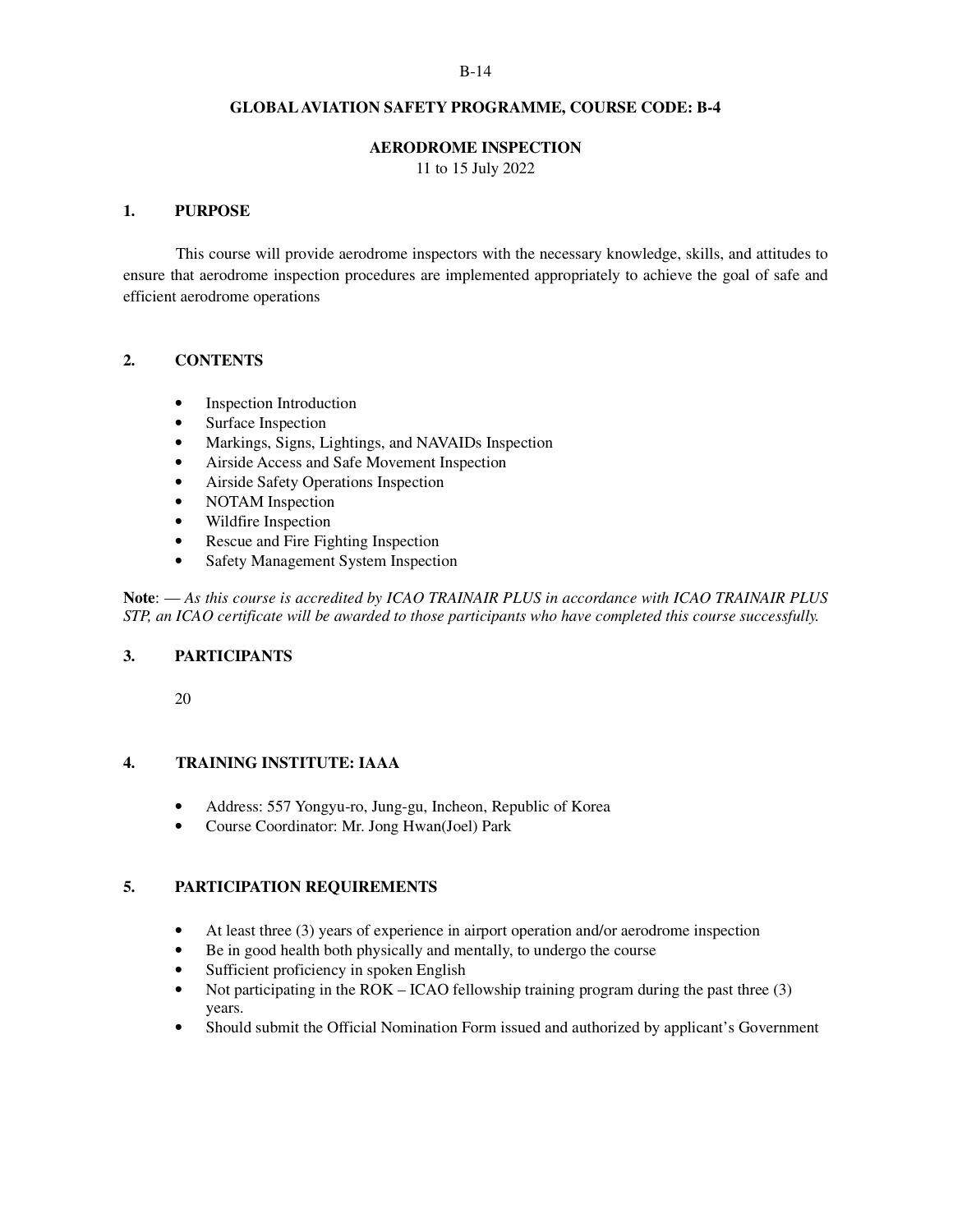#### **6. EXPENSES**

- Incheon Airport Aviation Academy (IAAA) will bear expenses including course fees, accommodation fees, meals, and daily allowance.
- - Airfare and travel allowance for participation in this course shall be paid by the participant's side.

#### **7. PROCESS OF APPLICATION AND SELECTION**

- a) Access the registration menu on the website (*www.korea-ftp.org*) with your e-mail address and password.
- b) Complete the application form and upload the state letter with the official nomination form (Attachment C) at the same time.
- c) Submit your medical report through the website after getting the medical requirement from the Korean Government.
- d) Selection Process by Korean Selection Committee.
- e) Applicants will get the award from ICAO.
- f) Incheon Airport Aviation Academy (IAAA) will contact the participants regarding invitation letters, air tickets, etc.

**Remarks:** — *Selections will be made by the Selection Committee in the Republic of Korea with the application forms, state letters from its Aviation Authorities, and official nomination form that are uploaded to the website* (*www.korea-ftp.org*)*.* 

#### **8. APPLICATION DEADLINE**

22 May 2022

#### **9. CONTACTS**

- Information on the course and academy:
	- Mr. Jong-Hwan (Joel) Park Incheon Airport Aviation Academy, Incheon International Airport Corporation Telephone: 82 32 741 6289, Fax: 82 32 741 2900 E-mail: pjhwan@airport.kr
- Matters on submitting a nomination form, accessing the website, and other technical Problems: Ms. Goeun Lee Ministry of Land, Infrastructure, and Transport Telephone: 82 44 201 4362, Fax: 82 44 201 5637 E-mail: koreaftp@korea.kr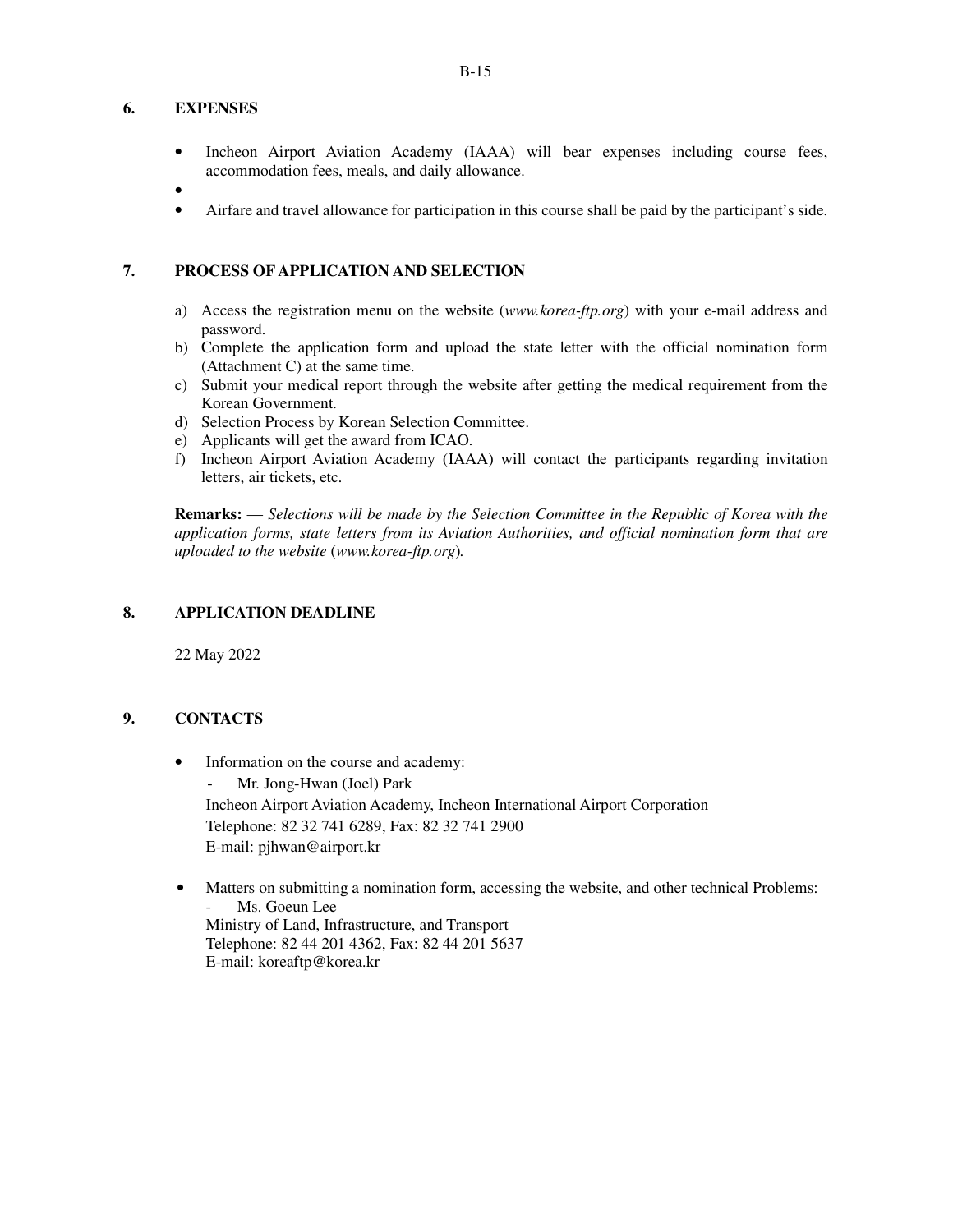#### B-16

#### **GLOBAL AVIATION SAFETY PROGRAMME, COURSE B-5**

#### **AIRPORT BHS & HBS MANAGEMENT**

#### 22 to 26 August 2022

#### **1. PURPOSE**

 The main goal of the training is to provide Baggage Handling System (BHS) and HBS (Hold Bagage Screening) system managers with the necessary knowledge, skills, and attitudes to effectively perform their duties in the BHS and HBS during normal and contingency operations in accordance with regulations and standards specified in pertinent BHS&HBS manuals.

#### **2. CONTENTS**

- Design of Baggage Handling and Hold Baggage System
- Development of a Master Operational Plan
- Management of BHS Operation & Maintenance
- Handling of Contingency Situations
- Improvements of Operation Quality

**Note**: — *As this course is accredited by ICAO TRAINAIR PLUS in accordance with ICAO TRAINAIR PLUS STP, an ICAO certificate will be awarded to those participants who have completed this course successfully.* 

#### **3. PARTICIPANTS**

20

#### **4. TRAINING INSTITUTE: IAAA**

- Address : 557 Yongyu-ro, Jung-gu, Incheon, Republic of Korea
- Course Coordinator : Mr. Jong Hwan(Joel) Park

#### **5. PARTICIPATION REQUIREMENTS**

- At least three (3) years of experience in airport BHS & HBS management
- Be in good health both physically and mentally, to undergo the course
- Sufficient proficiency in spoken English
- Not participating in the ROK ICAO fellowship training program during the past three (3) years.
- Should submit the Official Nomination Form issued and authorized by applicant's Government

- Incheon Airport Aviation Academy (IAAA) will bear expenses including course fees, accommodation fees, meals, and daily allowance.
- Airfare and travel allowance for participation in this course shall be paid by the participant's side.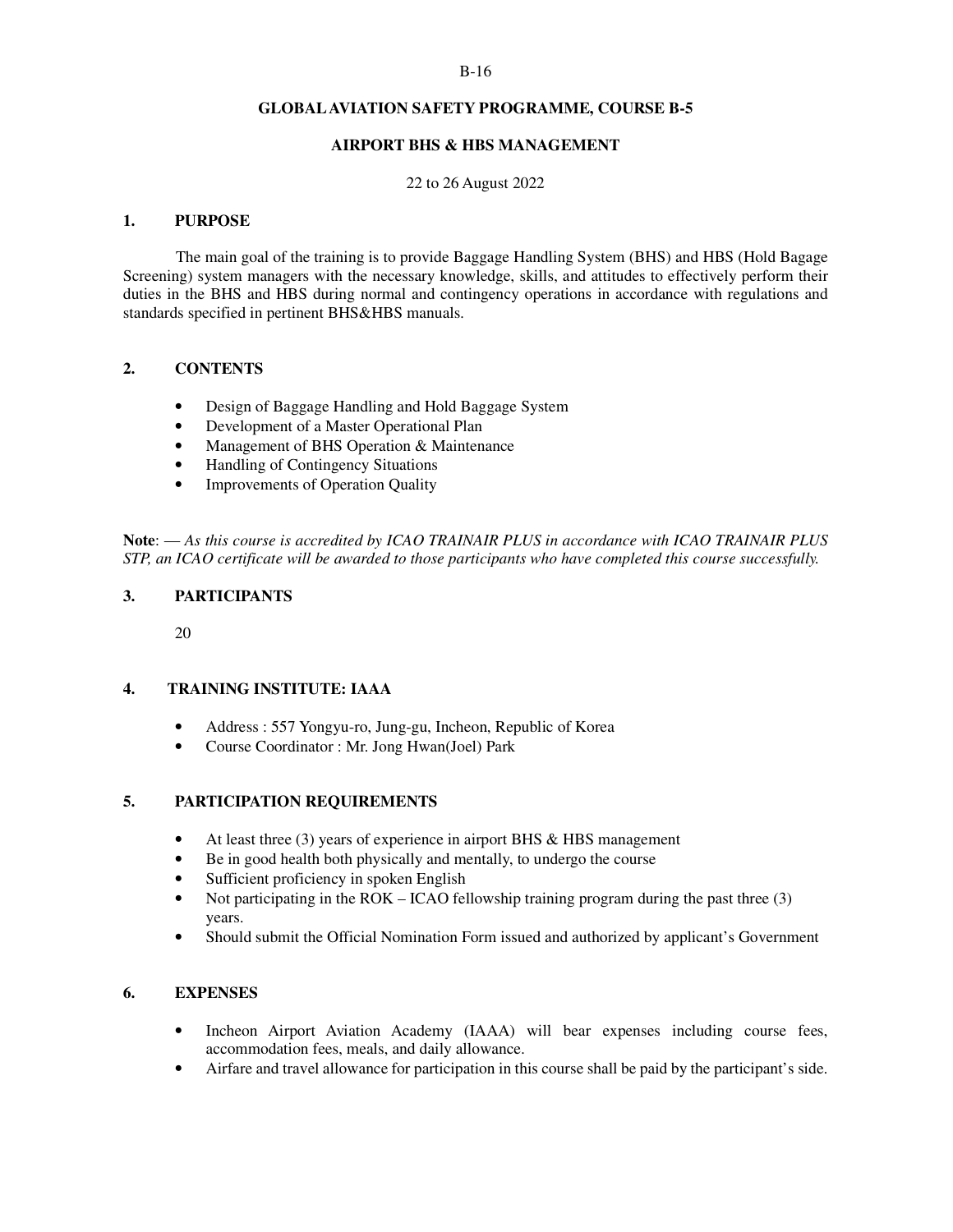# **7. PROCESS OF APPLICATION AND SELECTION**

- a) Access the registration menu on the website (*www.korea-ftp.org*) with your e-mail address and password.
- b) Complete the application form and upload the state letter with the official nomination form (Attachment C) at the same time.
- c) Submit your medical report through the website after getting the medical requirement from the Korean Government.
- d) Selection Process by Korean Selection Committee.
- e) Applicants will get the award from ICAO.
- f) Incheon Airport Aviation Academy (IAAA) will contact the participants regarding invitation letters, air tickets, etc.

**Remarks:** — *Selections will be made by the Selection Committee in the Republic of Korea with the application forms, state letters from its Aviation Authorities, and official nomination form that are uploaded to the website*  (*www.korea-ftp.org*)*.* 

# **8. APPLICATION DEADLINE**

15 July 2022

# **9. CONTACTS**

- Information on the course and academy:
	- Mr. Jong-Hwan (Joel) Park Incheon Airport Aviation Academy, Incheon International Airport Corporation Telephone: 82 32 741 6289, Fax: 82 32 741 2900 E-mail: pjhwan@airport.kr
- Matters on submitting a nomination form, accessing the website, and other technical Problems: Ms. Goeun Lee Ministry of Land, Infrastructure, and Transport

Telephone: 82 44 201 4362, Fax: 82 44 201 5637 E-mail: koreaftp@korea.kr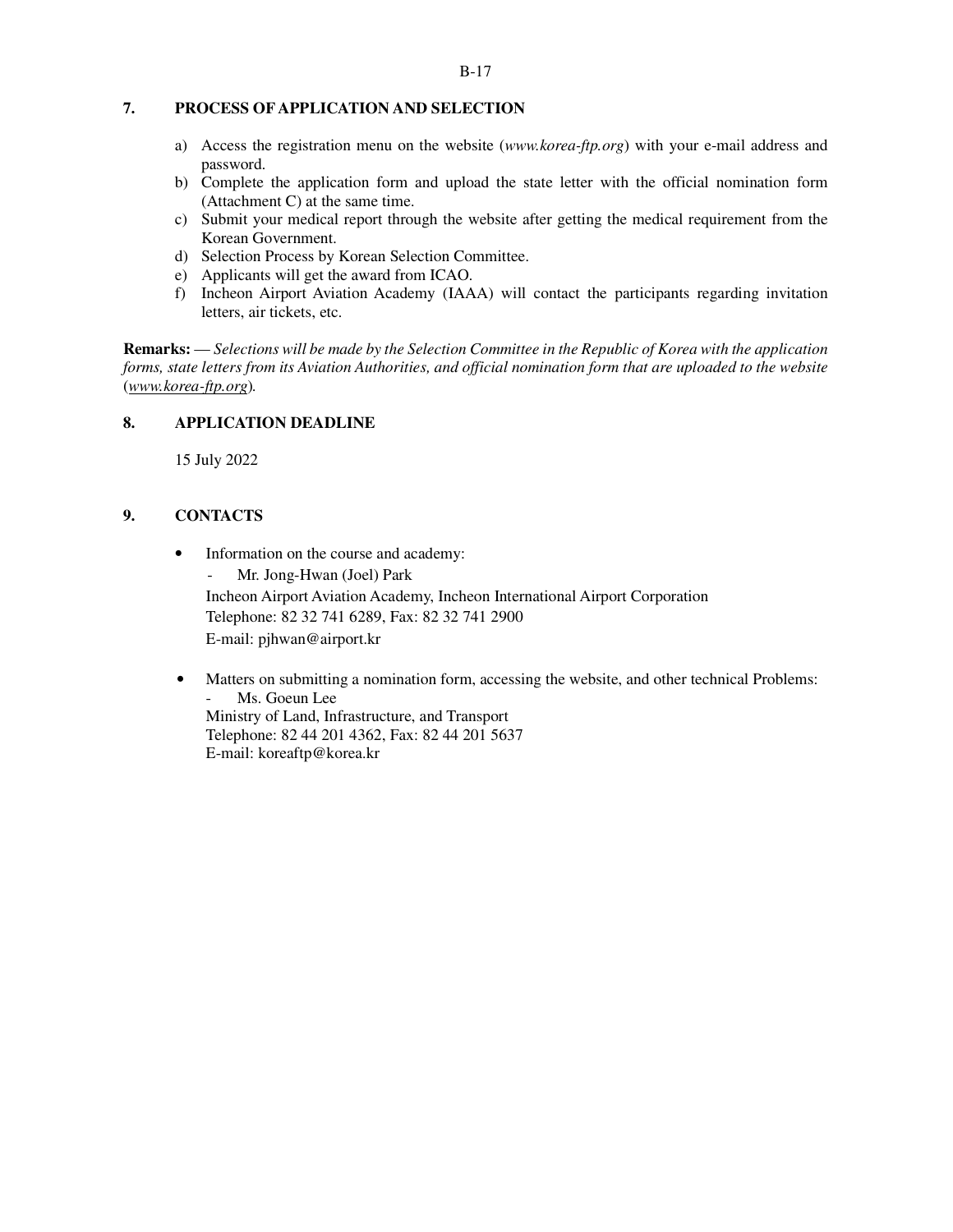#### **GLOBAL AVIATION SAFETY PROGRAMME, COURSE CODE: B-6**

#### **DVOR MAINTENANCE**

#### 17 to 28 Oct 2022

#### **1. PURPOSE**

 To prepare the foundation for aviation development in participating countries by improving participants' abilities to maintain and manage through training in basic principles and practice of ICAO's Standards relating to Doppler VHF Omnidirectional Radio Range (DVOR).

#### **2. CONTENTS**

- Basic Concepts of DVOR
- Doppler Effect Theory
- DVOR Antenna Theory and System
- General Description of Block Diagrams
- DVOR Operation and Maintenance Methods
- ICAO SARPs for DVOR
- Maintenance Practice using DVOR developed by KAC
- Upgrade and Modernization Plan of Air Navigation Aids in the Republic of Korea

#### **3. PARTICIPANTS**

18

#### **4. TRAINING INSTITUTE : CATC**

- Address : 22-55, Namgye-gil, Mueui-myeon, Sangdang-gu, Cheongju-si, Chungcheongbuk-do, Republic of Korea
- Course Coordinator : Ms. Soobin Yun

#### **5. PARTICIPATION REQUIREMENTS**

- Work experience in civil aviation in participating country.
- At least 1 year of experience in air navigation aids maintenance and good understanding of basic mathematics.
- Good health and be able to participate in the English language.
- Not participated in the ROK ICAO fellowship training programme for the past three (3) years.
- Should submit the Official Nomination Form issued and authorized by applicants' Government.

- Korea Airports Corporation will bear expenses including course fees, accommodation fees, meals.
- Airfare and travel allowance for the participation for this course shall be paid by the participant's side.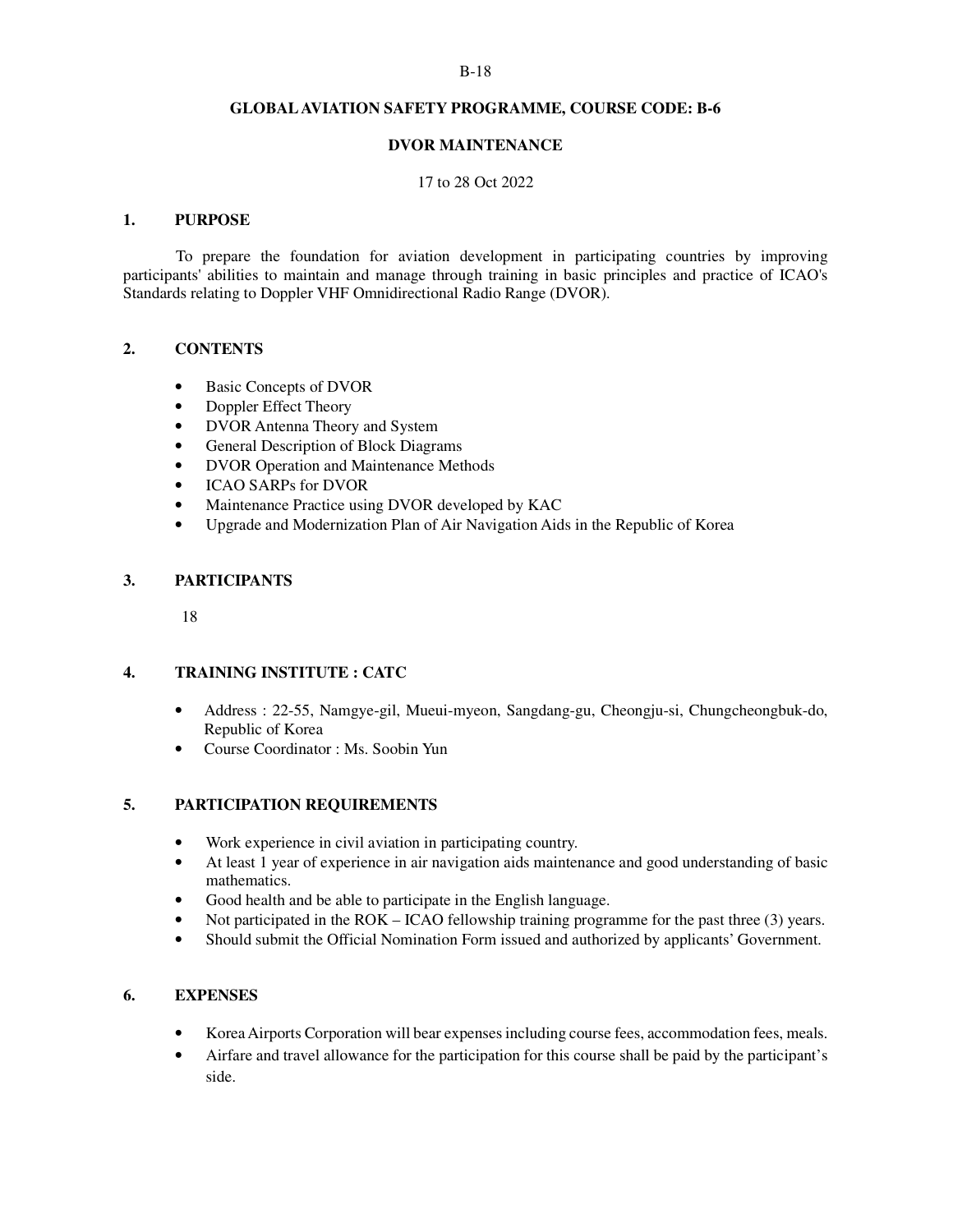# **7. PROCESS OF APPLICATION AND SELECTION**

- a) Access the registration menu on the website (*www.korea-ftp.org*) with your e-mail address and password.
- b) Complete the application form and upload the state letter with the official nomination form (Attachment C) at the same time.
- c) Submit your medical report through the website after getting the medical requirement from the Korean Government.
- d) Selection Process by Korean Selection Committee.
- e) Applicants will get the award from ICAO.
- f) The Civil Aviation Training Centre of Korea Airport Corporation (CATC) will contact the participants regarding invitation letters, air tickets, etc.

**Remarks:** — *Selections will be made by the Selection Committee in the Republic of Korea with the application forms, state letters from its Aviation Authorities, and official nomination form that are uploaded to the website*  (*www.korea-ftp.org*)*.* 

# **8. APPLICATION DEADLINE**

2 September 2022

# **9. CONTACTS**

• Information on the course and academy:

Ms. Soobin Yun Civil Aviation Training Center, Korea Airports Corporation Telephone: 82 43 290 2374, Fax: 82 43 290 2349 E-mail: syun@airport.co.kr

Matters on submitting a nomination form, accessing the website, and other technical problems: - Ms. Goeun Lee Ministry of Land, Infrastructure, and Transport Telephone: 82 44 201 4362, Fax: 82 44 201 5637 E-mail: koreaftp@korea.kr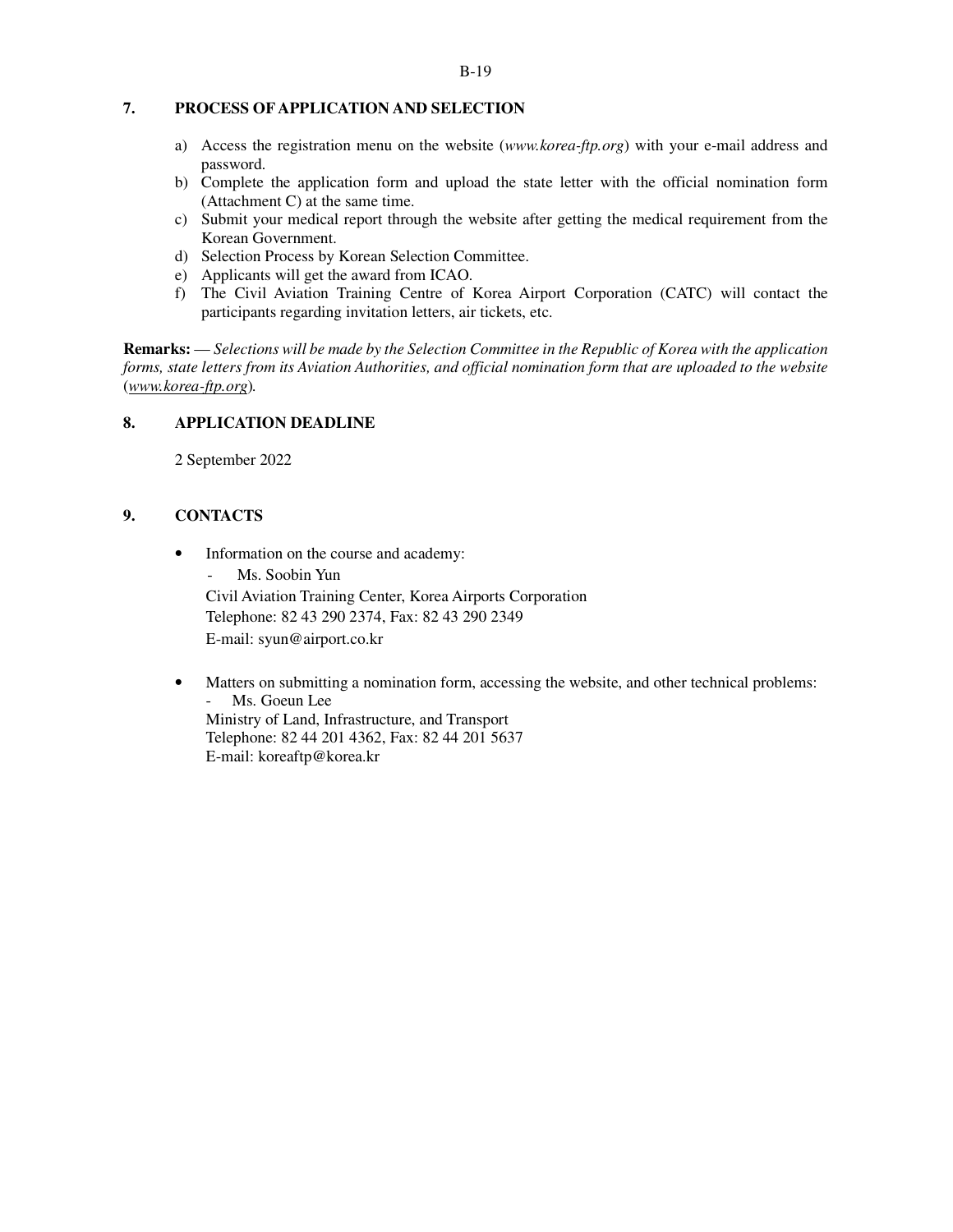#### B-20

#### **GLOBAL AVIATION SAFETY PROGRAMME, COURSE CODE: B-7**

#### **AERODROME SAFETY MANAGEMENT INCORPORATING PANS-AERODROMES**

24 to 28 October 2022

#### **1. PURPOSE**

 This course will provide SMS safety managers with the necessary knowledge, skills, and attitudes to implement and maintain an effective safety management system at an aerodrome in accordance with ICAO Doc 9981 PANS Aerodromes as stipulated in ICAO Annex 14, Volume 1 and in Annex 19.

#### **2. CONTENTS**

- Introduction to aerodrome safety management
- Safety policy & objectives
- Safety hazard & risk analysis
- Safety risk management
- Safety assurance & promotion

**Note**: — *As this course is accredited by ICAO TRAINAIR PLUS in accordance with ICAO TRAINAIR PLUS ITP, an ICAO certificate will be awarded to those participants who have completed this course successfully.* 

#### **3. PARTICIPANTS**

20

#### **4. TRAINING INSTITUTE : IAAA**

- Address : 557 Yongyu-ro, Jung-gu, Incheon, Republic of Korea
- Course Coordinator : Mr. Jong Hwan(Joel) Park

#### **5. PARTICIPATION REQUIREMENTS**

- At least three (3) years of experience in aerodrome safety management.
- Be in good health both physically and mentally, to undergo the course
- Sufficient proficiency in spoken English
- Not participating in the ROK ICAO fellowship training program during the past three (3) years.
- Should submit the Official Nomination Form issued and authorized by applicant's Government

#### **6. EXPENSES**

- Incheon Airport Aviation Academy (IAAA) will bear expenses including course fees, accommodation fees, meals, and daily allowance.
- Airfare and travel allowance for participation in this course shall be paid by the participant's side.

#### **7. PROCESS OF APPLICATION AND SELECTION**

a) Access the registration menu on the website (*www.korea-ftp.org*) with your e-mail address and password.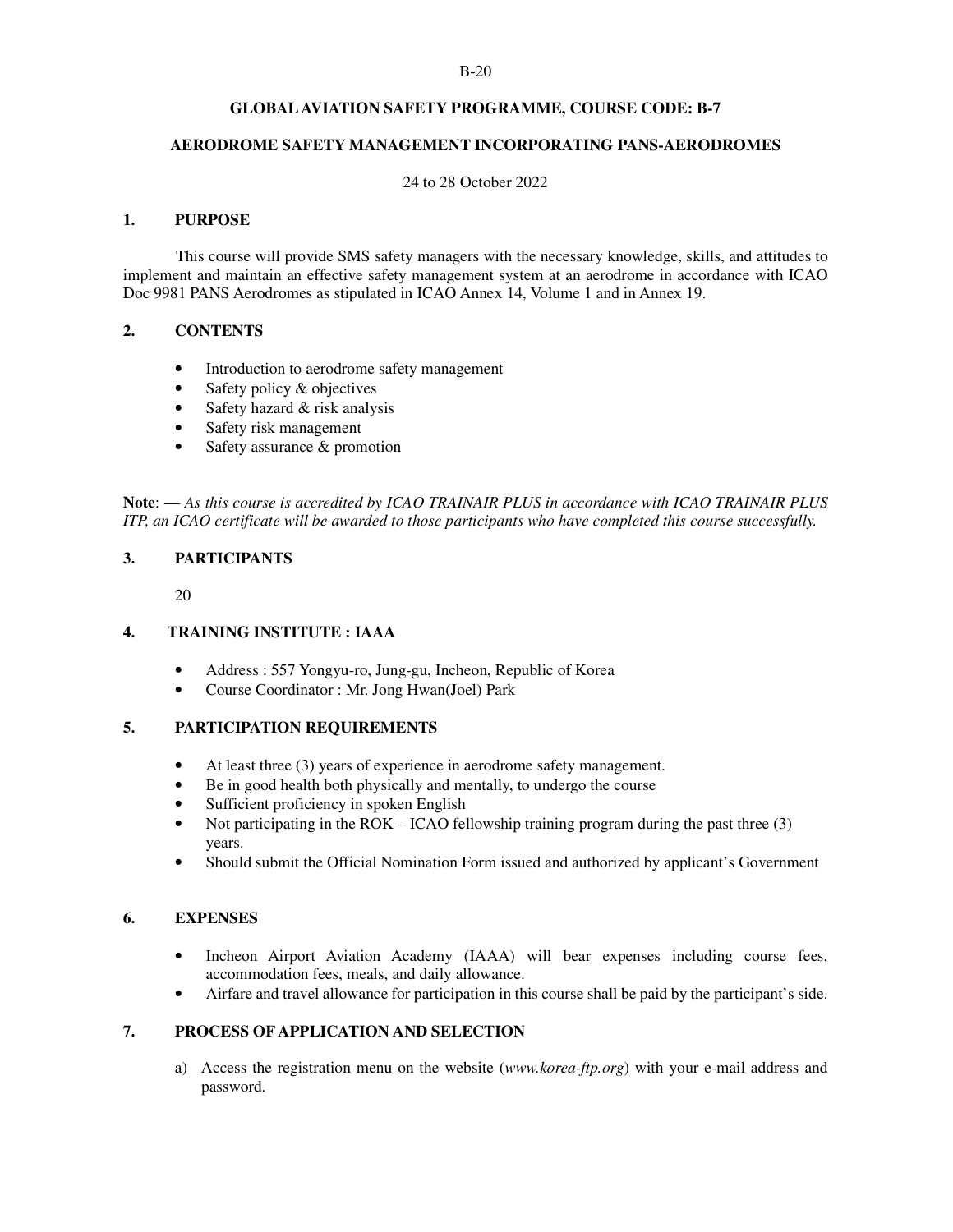- b) Complete the application form and upload the state letter with the official nomination form (Attachment C) at the same time.
- c) Submit your medical report through the website after getting the medical requirement from the Korean Government.
- d) Selection Process by Korean Selection Committee.
- e) Applicants will get the award from ICAO.
- f) Incheon Airport Aviation Academy (IAAA) will contact the participants regarding invitation letters, air tickets, etc.

**Remarks:** — *Selections will be made by the Selection Committee in the Republic of Korea with the application forms, state letters from its Aviation Authorities, and official nomination form that are uploaded to the website* (*www.korea-ftp.org*)*.* 

#### **8. APPLICATION DEADLINE**

2 September 2022

#### **9. CONTACTS**

• Information on the course and academy:

- Mr. Sung-Ok Kang Incheon Airport Aviation Academy, Incheon International Airport Corporation Telephone: 82 32 741 5712, Fax: 82 32 741 2900 E-mail: saltkang@airport.kr

• Matters on submitting a nomination form, accessing the website, and other technical Problems: Ms. Goeun Lee

Ministry of Land, Infrastructure, and Transport Telephone: 82 44 201 4362, Fax: 82 44 201 5637 E-mail: koreaftp@korea.kr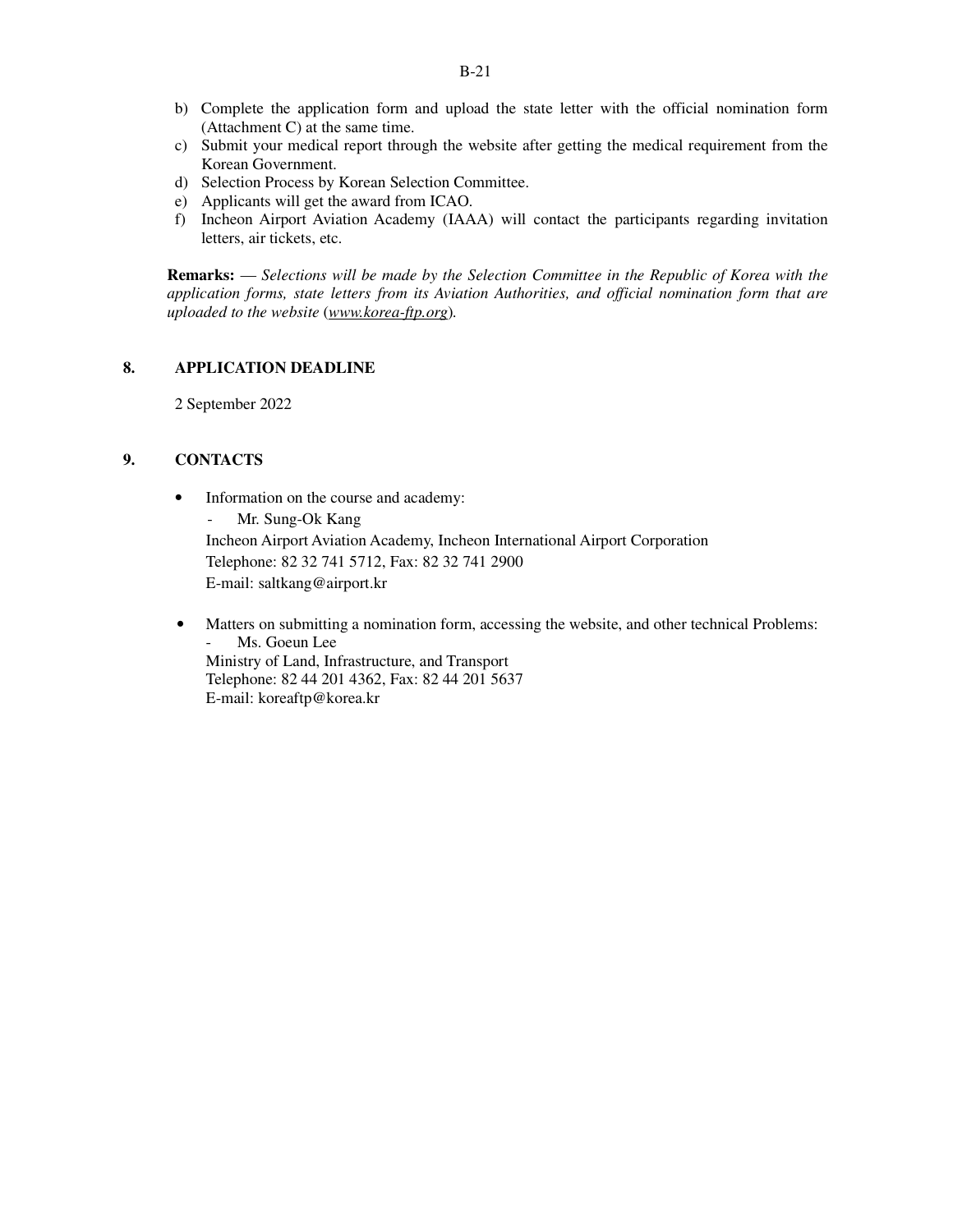#### B-22

#### **GLOBAL AVIATION SAFETY PROGRAMME, COURSE CODE: B-8**

#### **ILS MAINTENANCE**

#### 14 to 25 November 2022

#### **1. PURPOSE**

To prepare the foundation for aviation development in participating countries by improving participants' abilities to maintain and manage through principles and practice on ICAO's Standards relating to the Instrument Landing System (ILS).

#### **2. CONTENTS**

- Basic Concepts of Localizer (LOC) and Glide Path (GP)
- LOC, GP System Theory
- Module (Course, Clearance, Carrier and Sideband (CSB), Sideband Only (SBO)) Analysis
- General Description of Block Diagrams
- Detailed Block Diagram Level Analysis of Sub-units
- ILS Maintenance Method and Practice

#### **3. PARTICIPANTS**

18

#### **4. TRAINING INSTITUTE: CATC**

- Address : 22-55, Namgye-gil, Mueui-myeon, Sangdang-gu, Cheongju-si, Chungcheongbuk-do, Republic of Korea
- Course Coordinator : Ms. Soobin Yun

#### **5. PARTICIPATION REQUIREMENTS**

- Work experience in civil aviation in participating countries.
- At least three 1 year of experience in air navigation aids maintenance.
- Good health and be able to participate in the English language.
- Not participated in the ICAO-ROK training programme for the past three (3) years.
- Should submit the Official Nomination Form issued and authorized by applicants' Government.

- Korea Airports Corporation will bear expenses including course fees, accommodation fees, meals.
- Airfare and travel allowance for the participation for this course shall be paid by the participant's side.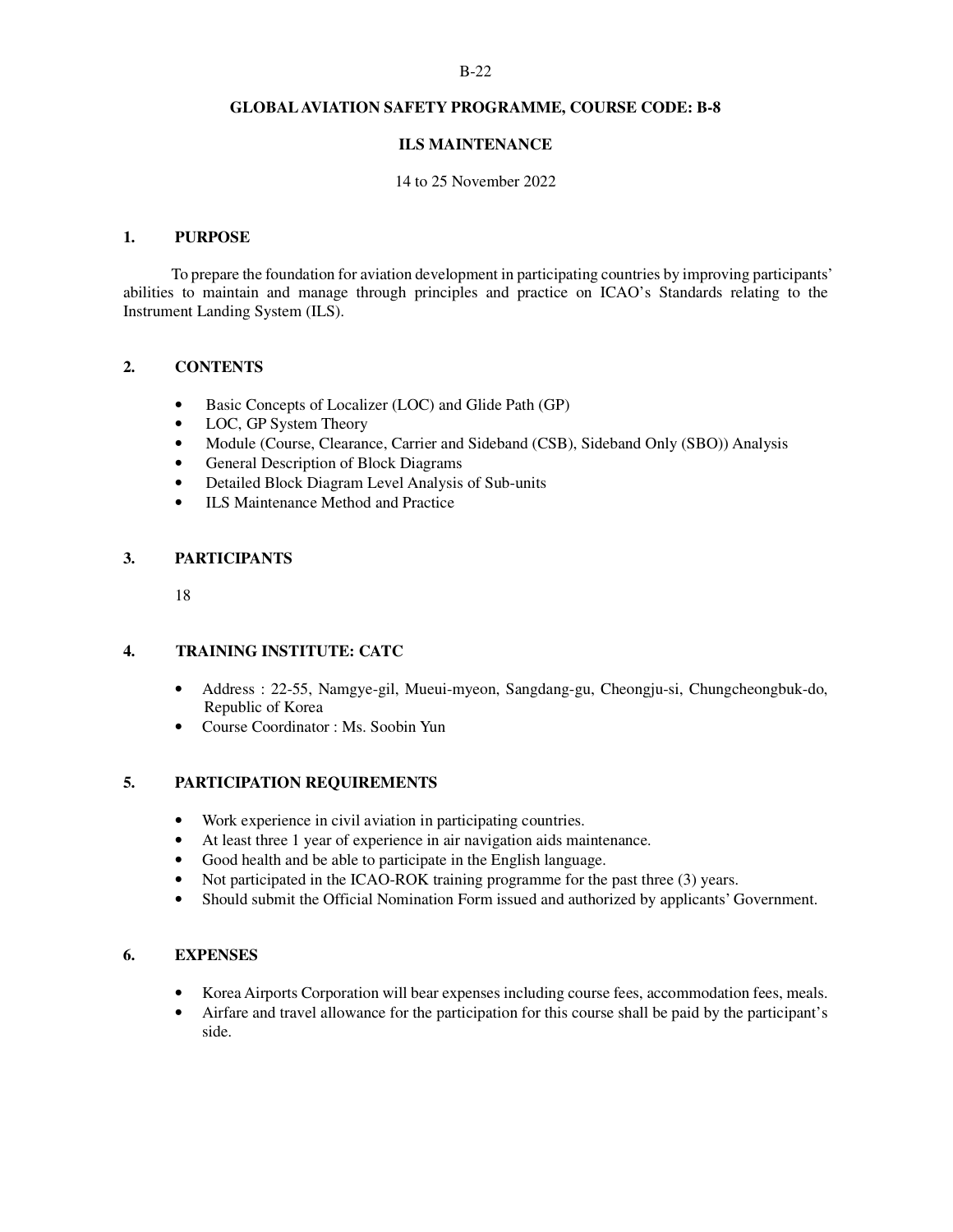# **7. PROCESS OF APPLICATION AND SELECTION**

- a) Access the registration menu on the website (*www.korea-ftp.org*) with your e-mail address and password.
- b) Complete the application form and upload the state letter with the official nomination form (Attachment C) at the same time.
- c) Submit your medical report through the website after getting the medical requirement from the Korean Government.
- d) Selection Process by Korean Selection Committee.
- e) Applicants will get the award from ICAO.
- f) The Civil Aviation Training Centre of Korea Airport Corporation (CATC) will contact the participants regarding invitation letters, air tickets, etc.

**Remarks:** — *Selections will be made by the Selection Committee in the Republic of Korea with the application forms, state letters from its Aviation Authorities, and official nomination form that are uploaded to the website*  (*www.korea-ftp.org*)*.* 

# **8. APPLICATION DEADLINE**

30 September 2022

# **9. CONTACTS**

- Information on the course and academy:
	- Ms. Soobin Yun Civil Aviation Training Center, Korea Airports Corporation Telephone: 82 43 290 2374, Fax: 82 43 290 2349 E-mail: syun@airport.co.kr
- Matters on submitting a nomination form, accessing the website, and other technical problems: Ms. Goeun Lee Ministry of Land, Infrastructure, and Transport Telephone: 82 44 201 4362, Fax: 82 44 201 5637 E-mail: koreaftp@korea.kr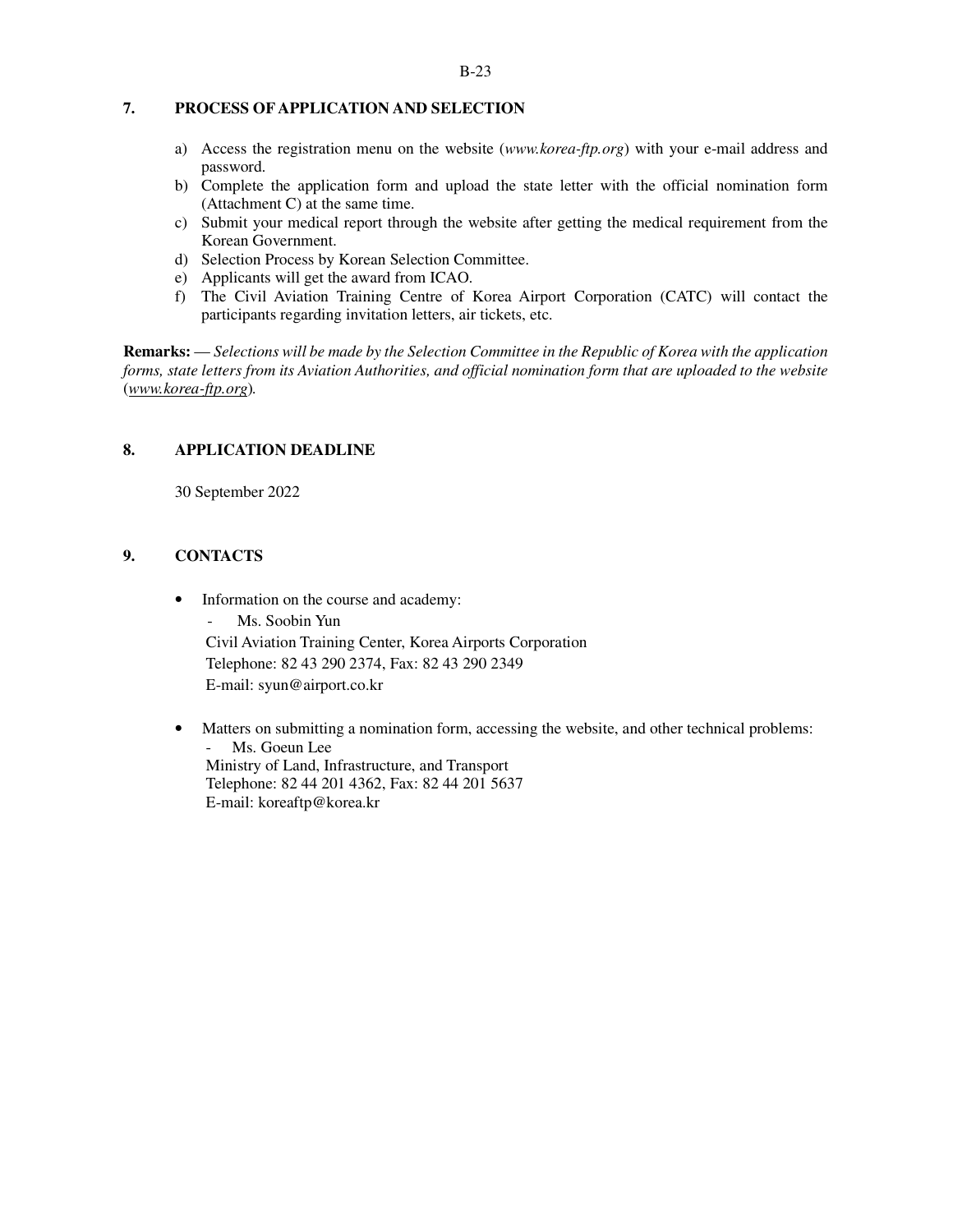#### **GLOBAL AVIATION SAFETY PROGRAMME, COURSE CODE: B-9**

#### **RADAR APPROACH CONTROL**

#### 5 to 16 December 2022

#### **1. PURPOSE**

To prepare the foundation for improving air traffic services in participating countries through acquiring knowledge and skills in radar approach control.

#### **2. CONTENTS**

- Theoretical instruction in the following :
	- Radar Identification
	- Radar Separation
	- Radar Departure and Arrival
	- Radar Vectoring
	- Speed Control
	- Emergency
- Practical training using radar approach control simulator

#### **3. PARTICIPANTS**

18

#### **4. TRAINING INSTITUTE: CATC**

- Address : 22-55, Namgye-gil, Mueui-myeon, Sangdang-gu, Cheongju-si, Chungcheongbuk-do, Republic of Korea
- Course Coordinator: Ms. Soobin Yun

#### **5. PARTICIPATION REQUIREMENTS**

- Have work experience in civil aviation in participating countries and be nominated by the government (preferred to have an air traffic services experience)
- Have a sufficient command of both spoken and written English
- Be in good health, both physically and mentally

- Korea Airports Corporation will bear expenses including course fees, accommodation fees, meals.
- Airfare and travel allowance for the participation for this course shall be paid by the participant's side.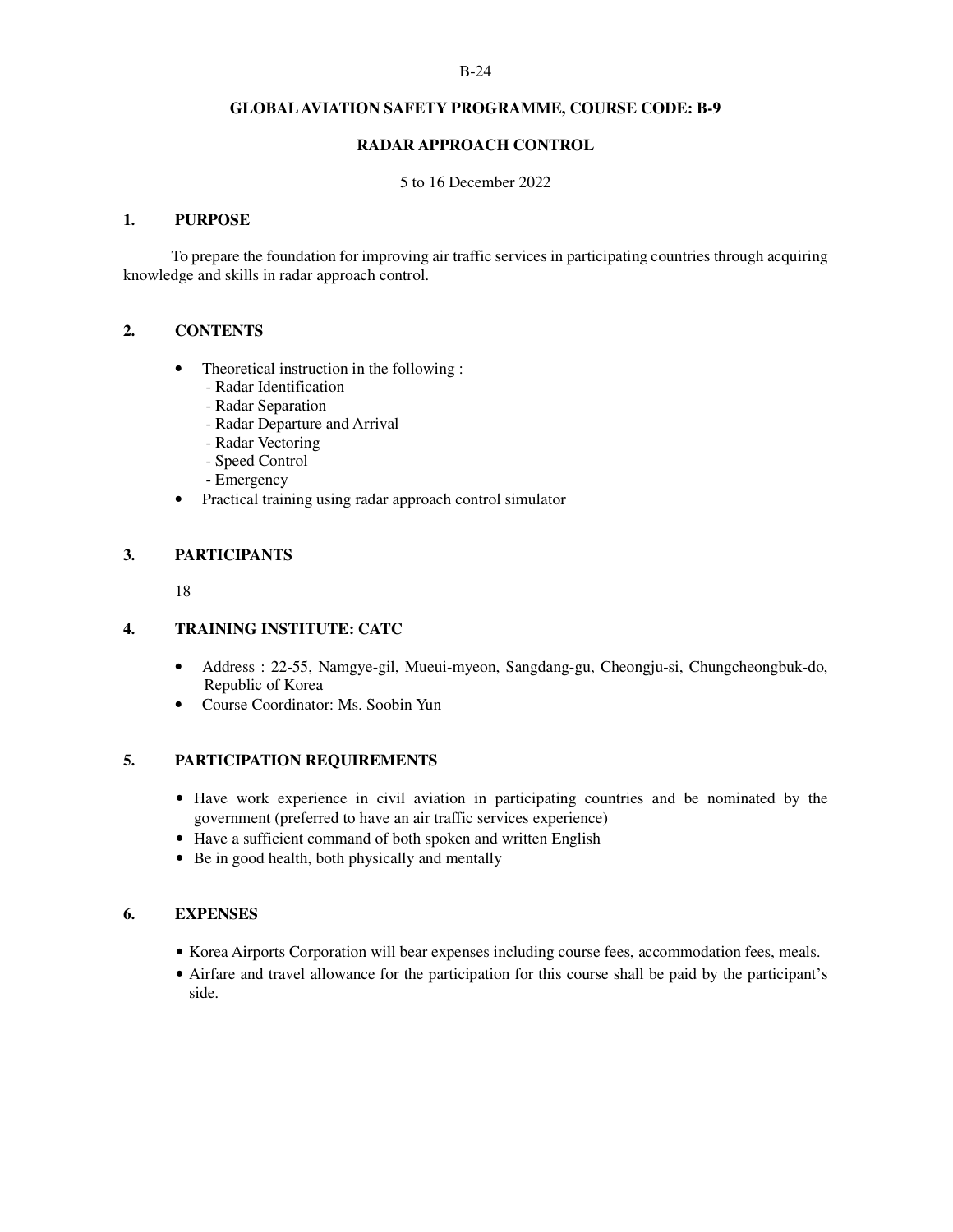# **7. PROCESS OF APPLICATION AND SELECTION**

- a) Access the registration menu on the website (*www.korea-ftp.org*) with your e-mail address and password.
- b) Complete the application form and upload the state letter with the official nomination form (Attachment C) at the same time.
- c) Submit your medical report through the website after getting the medical requirement from the Korean Government.
- d) Selection Process by Korean Selection Committee.
- e) Applicants will get the award from ICAO.
- f) The Civil Aviation Training Centre of Korea Airport Corporation (CATC) will contact the participants regarding invitation letters, air tickets, etc.

**Remarks:** — *Selections will be made by the Selection Committee in the Republic of Korea with the application forms, state letters from its Aviation Authorities, and official nomination form that are uploaded to the website*  (*www.korea-ftp.org*)*.* 

# **8. APPLICATION DEADLINE**

28 October 2022

# **9. CONTACTS**

- Information on the course and academy:
	- Ms. Soobin Yun

Civil Aviation Training Center, Korea Airports Corporation Telephone: 82 43 290 2374, Fax : 82 43 290 2349 E-mail: syun@airport.co.kr

• Matters on submitting a nomination form, accessing the website, and other technical problems: Ms. Goeun Lee Ministry of Land, Infrastructure, and Transport Telephone: 82 44 201 4362, Fax: 82 44 201 5637 E-mail: koreaftp@korea.kr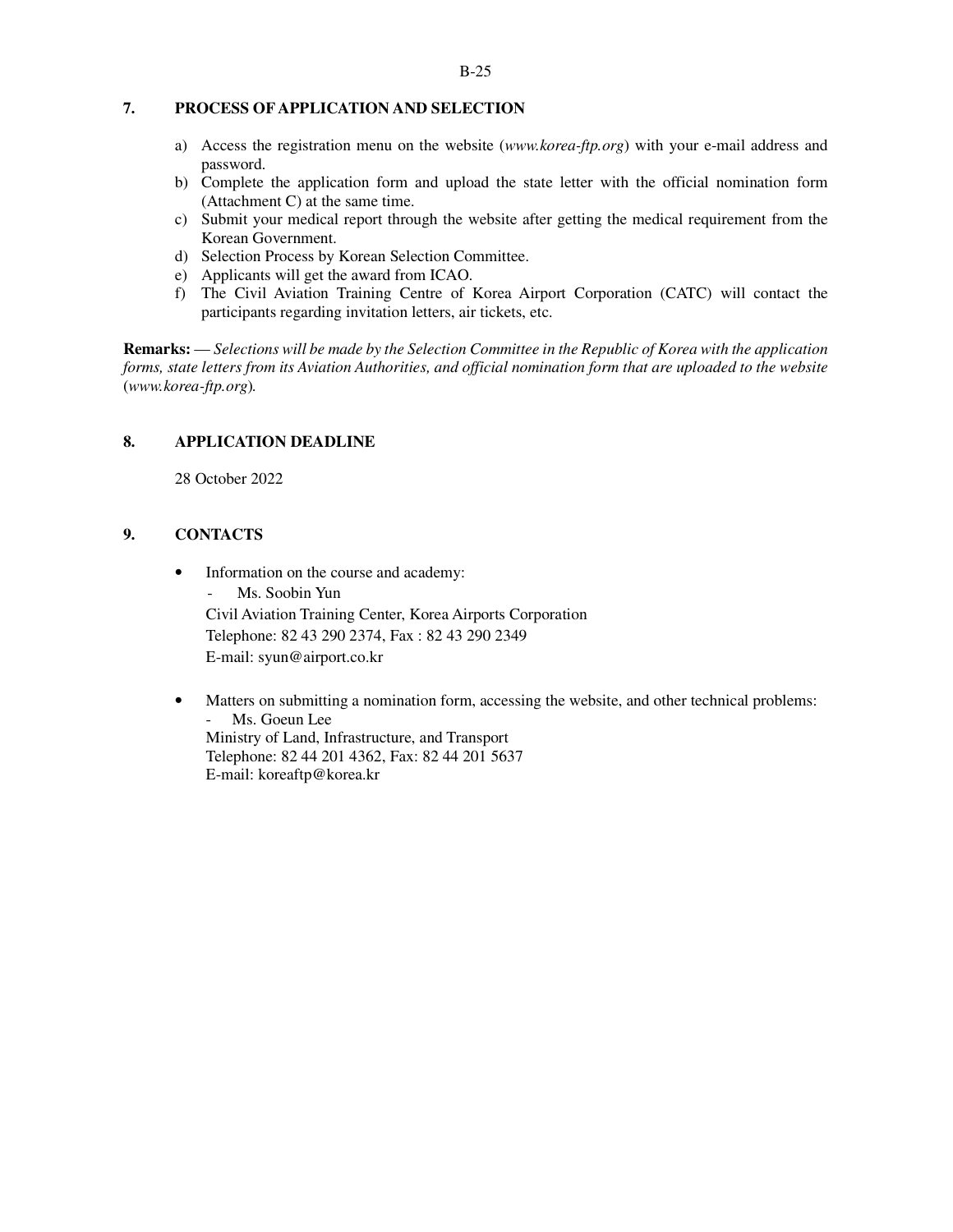#### **ATTACHMENT C to State Letter TC 2/3.38 (12/801) – 22/35**

# **Attachment B. PARTICIPANT'S ITINERARY (FLIGHT SCHEDULE) For B Courses**

| Course  |      |  |
|---------|------|--|
| Country | Name |  |

|             |                |                                                         |             | <b>Departure</b>                                                                                  |         |      | <b>Arrival</b> |         |         |           |
|-------------|----------------|---------------------------------------------------------|-------------|---------------------------------------------------------------------------------------------------|---------|------|----------------|---------|---------|-----------|
| <b>Date</b> | <b>Airline</b> | Flight                                                  | <b>Time</b> | Country                                                                                           | Airport | Date | <b>Time</b>    | Country | Airport | Reference |
|             |                |                                                         |             |                                                                                                   |         |      |                |         |         |           |
|             |                |                                                         |             |                                                                                                   |         |      |                |         |         |           |
|             |                |                                                         |             |                                                                                                   |         |      |                |         |         |           |
|             |                |                                                         |             |                                                                                                   |         |      |                |         |         |           |
|             |                |                                                         |             |                                                                                                   |         |      |                |         |         |           |
|             |                |                                                         |             |                                                                                                   |         |      |                |         |         |           |
|             |                |                                                         |             |                                                                                                   |         |      |                |         |         |           |
|             |                | 1. Write down the detailed round-trip flight schedules. |             | 2. Please send this form to one of the following e-mail addresses.                                |         |      |                |         |         |           |
|             |                |                                                         |             | The courses by CATC, Send the itinerary to $\frac{syun@airport.co.kr}{syun@airport.co.kr}$ (CATC) |         |      |                |         |         |           |
|             |                |                                                         |             | The courses by IAAA, Send the itinerary to pihwan@airport.kr (IAAA)                               |         |      |                |         |         |           |